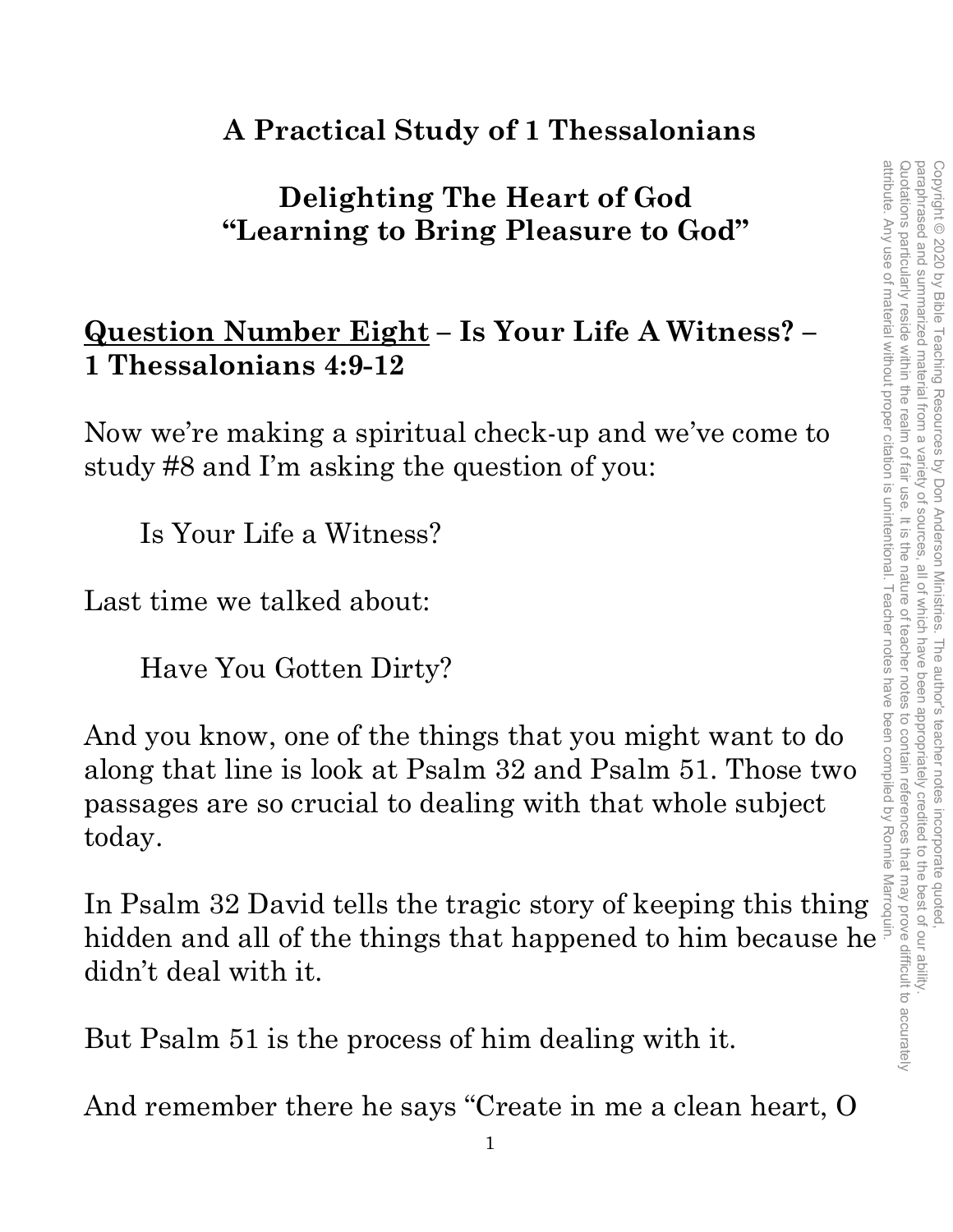attribute. Any use of material without proper citation is unintentional. Teacher notes have been compiled by Ronnie Marroquin.Quotations particularly reside within the realm of fair use. It is the nature of teacher notes to contain references that may prove difficult to accurately Quotations particularly reside within the realm of fair use. It is the nature of teacher notes to contain references that may prove difficult to accurately paraphrased and summarized material from paraphrased and summarized material from a variety of sources, all of which have been appropriately credited to the best of our ability. Copyright © 2020 by Bible Teaching Resources Copyright © 2020 by Bible Teaching Resources by Don Anderson Ministries. The author's teacher notes incorporate quoted, attribute  $\overline{\omega}$ variety of by Don Anderson Ministries. The author's teacher notes incorporate quoted appropriately credited to the best of our ability

God, and renew a right spirit within me. Restore to me the joy of my salvation." (Psa. 51:10, 12)

And then of course, part of Psalm 32 is also the expression of sin is covered" and the joy of being free. (Psa. 32:1)

Now as we come to these verses, Charles Ryrie in his little commentary on 1 and 2 Thessalonians says:

"blessed is the man whose transgressions are forgiven, whose<br>
sin is covered" and the joy of being free. (Psa. 32:1)<br>
Now as we come to these verses, Charles Ryrie in his little<br>
commentary on 1 and 2 Thessalonians says:<br> Christianity should always be distinguished by purity and love. This latter is the next thing in which Paul asks the Thessalonians to abound. (source unknown)

Last time we talked about PURITY—sexual purity—walking in holiness.

Today we talk about LOVE.

Do you remember the three things he prayed for? He prayed for DIRECTION, he prayed for LOVE and he prayed for HOLINESS.

Now look at verse 9.

**v. 9 Now concerning brotherly love, you are not having need that I should be writing to you, for you yourselves are taught by God to love one another;**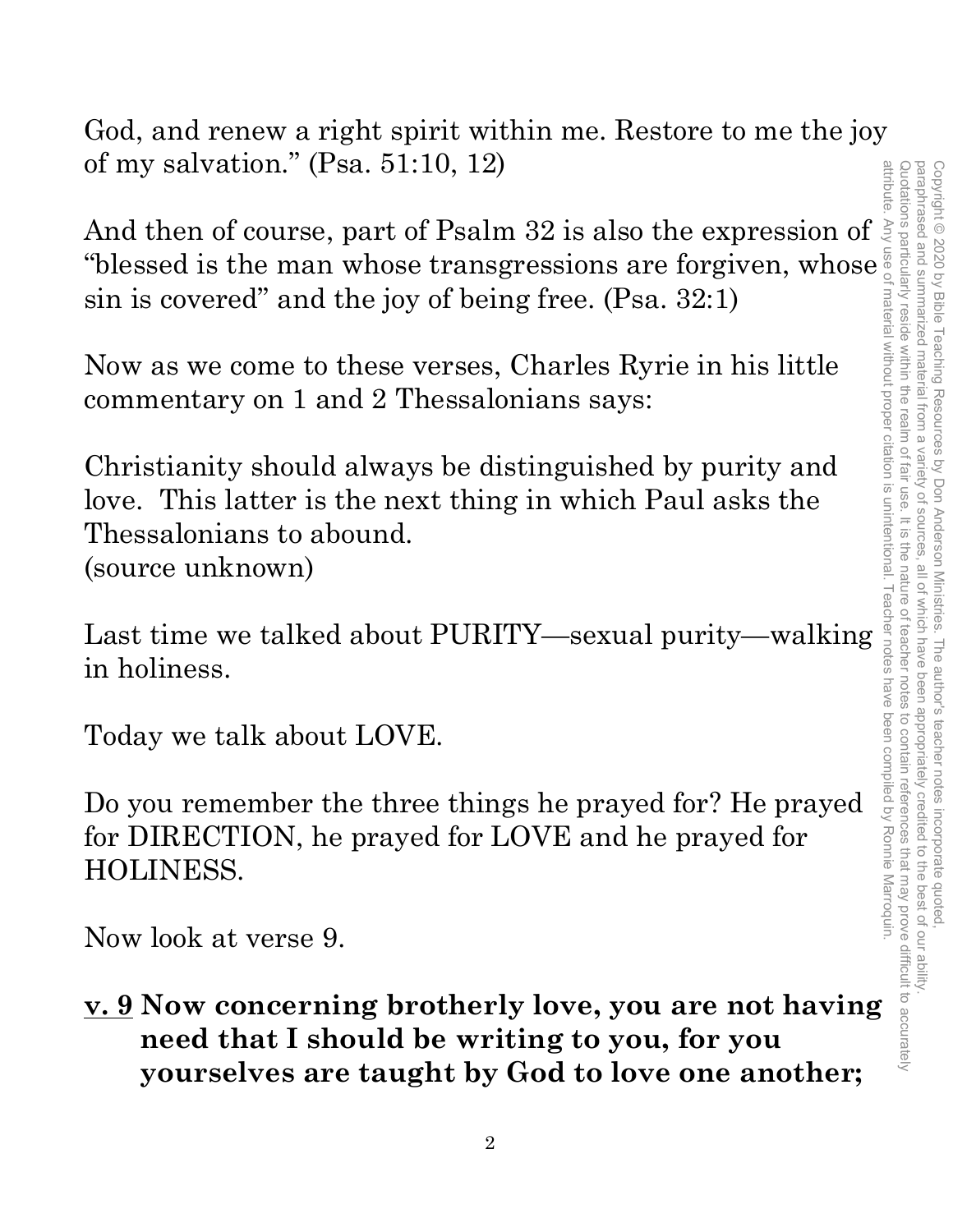That little word "Now," whenever you see that in the text, that's Paul transitioning. It's one of the easiest words to use to trace an argument as to how he's going.

For instance, if you just look on your sheets you'd see there's  $\tilde{\mathbf{a}}$ word "now" at verse 9. They'll be another "now" at verse 13. Then they'll be another "now" at chapter 5 verse 1. "Now" at 5:12 and a "now" at 5:23.

And that's one of the key words that helps you understand the progression of a man's argument in the book. And you look at it that way. attribute. Any use of material without proper citation is unintentional. Teacher notes have been compiled by Ronnie Marroquin.

The first thing he says is "I want to talk to you about love."

Now let me remind you of the prayer that he prayed in our study last time. Chapter 3 verse 12, the second part of his request—the second petition was this:

### 1 Thessalonians 3:12

and may the Lord cause you to increase and abound in love for one another, and for all men, just as we also do for  $\frac{1}{2}$ you;

And so having talked about holiness, he moves into the second  $\frac{2}{3}$ <br>realm and that is the realm of BROTHERLY LOVE—the love  $\frac{2}{3}$ <br>that we have for one another. It's the opportunity for our realm and that is the realm of BROTHERLY LOVE—the love that we have for one another. It's the opportunity for our greatest witness. It's what Jesus commanded in the upper room, that we love one another.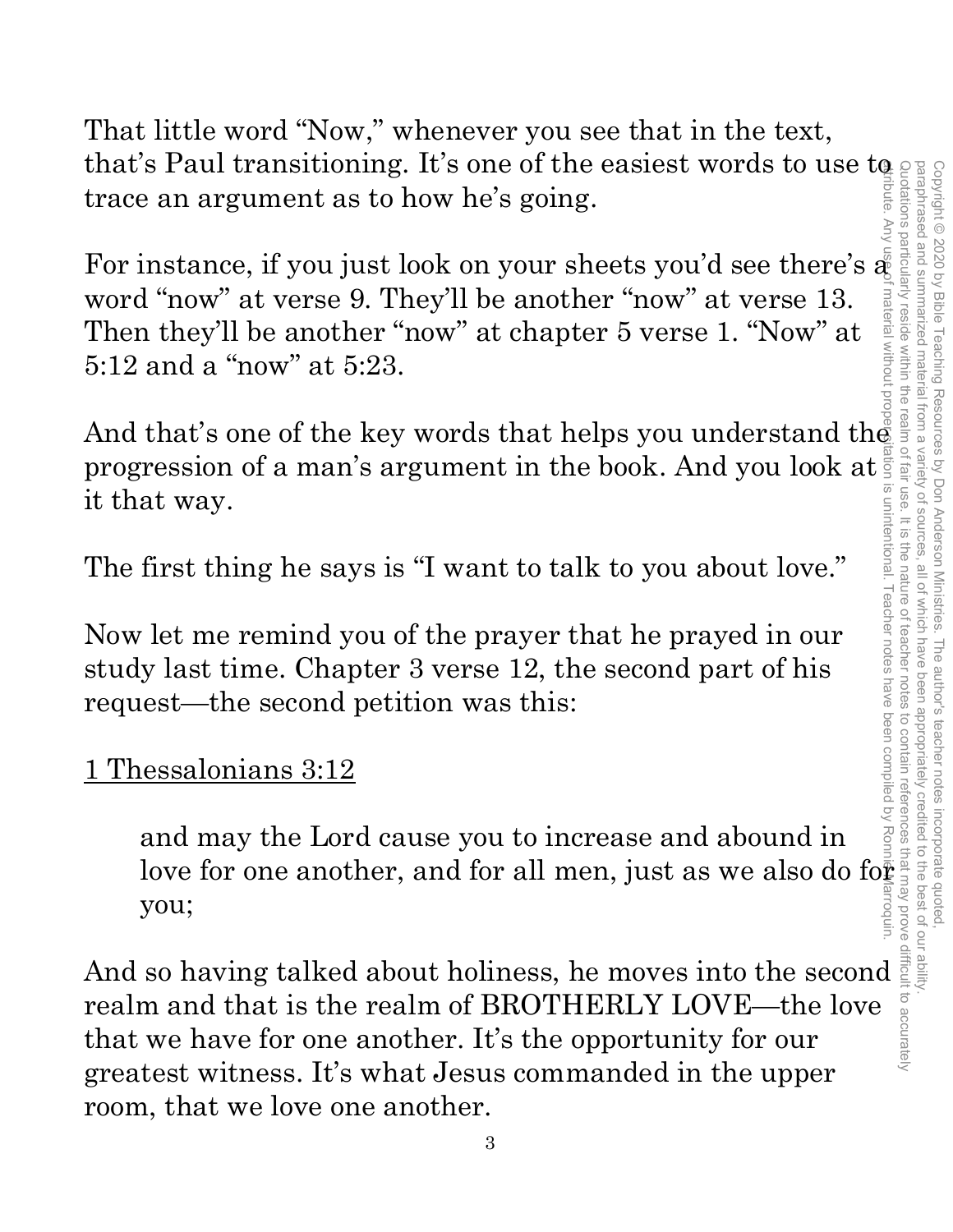Now a number of times he's spoken of this. But there is no other place in the whole of the New Testament that that little phrase "taught of God" is used. Isn't that interesting?

He says "I really don't' have to say a whole lot to you because when it comes to love, you've already been taught by God how to do it."

Now that almost tells me that we're born with the equipment to love when we have normal new birth.

Have you ever been around new Christians? I mean it's just so refreshing to sense the purity of their love and the genuineness and the enthusiasm and the excitement that is there. And so he says "I don't have to say a lot to you about this because on this one thing, you've been taught of God." other place in the whole of the New Testament that that little<br>phrase "taught of God" is used. Isn't that interesting?<br>He says "I really don't have to say a whole lot to you because<br>when it comes to love, you've already b attribute. Any use of material without proper citation is unintentional. Teacher notes have been compiled by Ronnie Marroquin.

Now in John 6:45 we read these words from Jesus:

### John 6:45

It is written in the prophets, "And they shall all be taught of God." Every one who has heard and learned from the Father, comes to Me.

God, taught by Him to love one another."

Now when it comes to that, who is the one who is responsible for the teaching ministry in the life of the believer? How could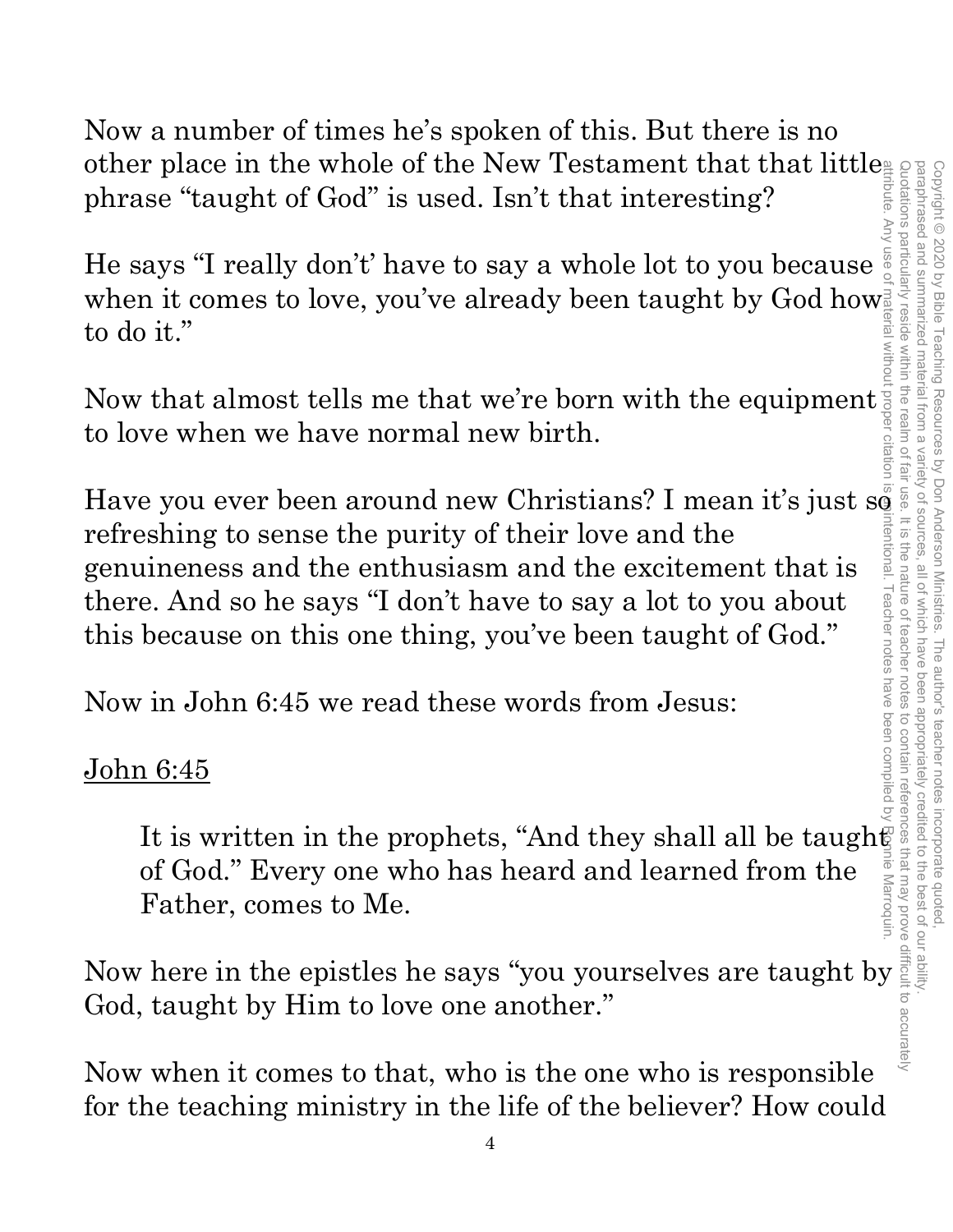they be "taught of God"?

I think if you'll remember in the upper room, Jesus makes reference to it twice.

In John 14:26 he says:

### John 14:26

But the Helper, the Holy Spirit, whom the Father will to your remembrance all that I have said to you.

And then John 16:13, it's like at the end of that time, he repeats it:

### John 16:13

send in the upper room, Jesus makes<br>
rence to it twice.<br>
Shown 14:26 he says:<br>
114:26<br>
But the Helper, the Holy Spirit, whom the Father will<br>
send in My name, He will teach you all things, and bring<br>
to your remembrance a But when He, the Spirit of truth, is come, He will guide you into all truth; and He will not speak on His own initiative, but whatever He hears, He will speak; and He will disclose to you things which are to come. I think if you'll remember in the upper room, Jesus makes<br>
reference to it twice.<br>
In John 14:26 he says:<br>  $\frac{1}{2}$ <br>  $\frac{1}{2}$ <br>  $\frac{1}{2}$ <br>  $\frac{1}{2}$ <br>  $\frac{1}{2}$ <br>  $\frac{1}{2}$ <br>  $\frac{1}{2}$ <br>  $\frac{1}{2}$ <br>  $\frac{1}{2}$ <br>  $\frac{1}{2}$ <br>  $\frac{$ 

Now what's the problem if you aren't being "taught of God"?

Well evidently the Spirit of God does not have free reign in your life.

your teacher, by sin not experiencing that function of the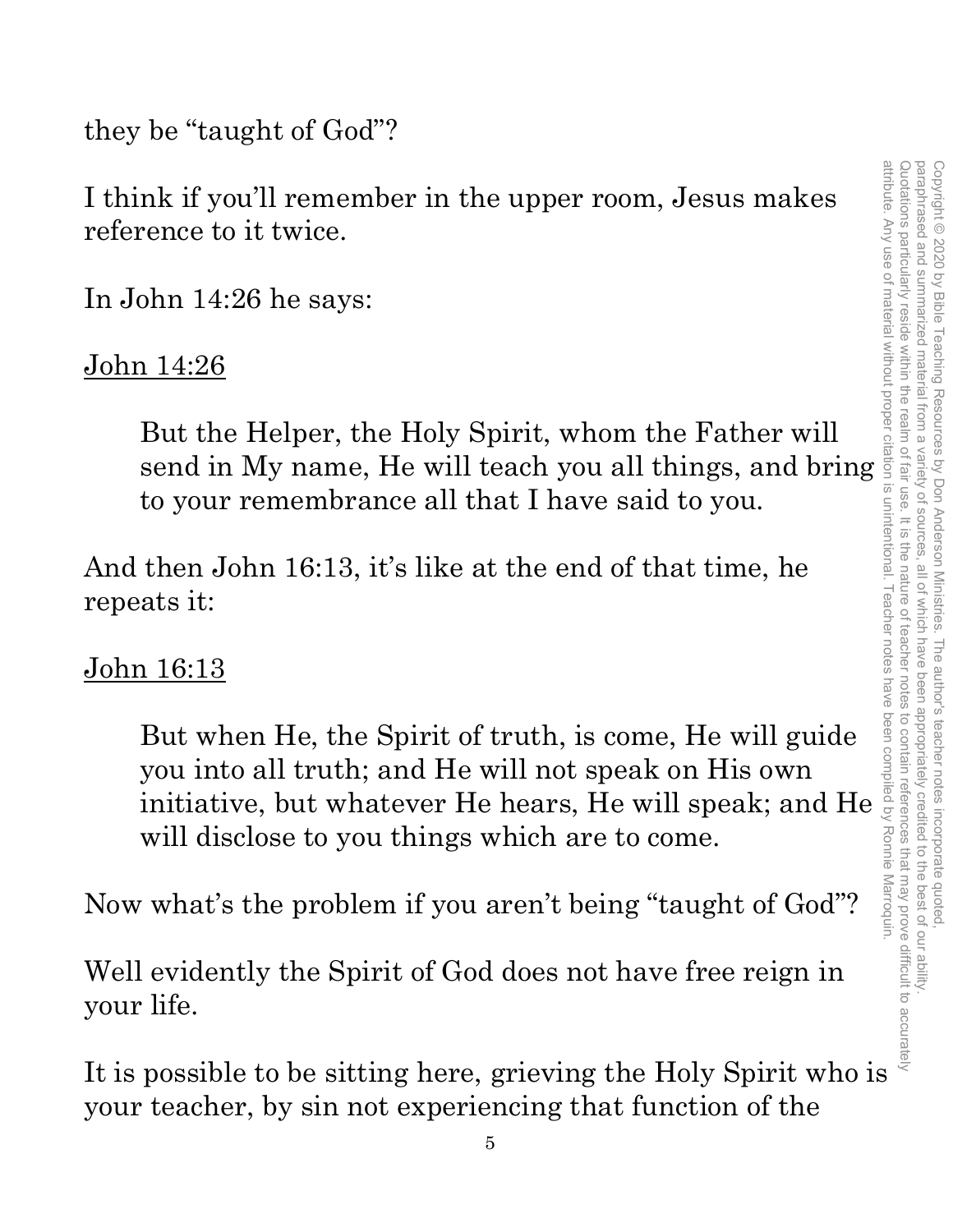Spirit in teaching you.

And it could be that the Spirit of God is quenched, as we're going to see in one of the studies in chapter 5. And if He's quenched, He can't function in that teaching ministry. And when you read 1 Corinthians 2:14 you see: "The natural man received not the things of the Spirit of God. They're foolishness to him. Neither can he know them because they're spiritually discerned."

But we have the mind of Christ. And so if the Spirit of God is not functioning in your life and He's there and you know that you're a Christian, then there are some deeper problem that have to be dealt with. And he says to these young Thessalonian believers "I don't really have to talk to you a whole lot about that because you are taught of God to love one another."

Hannah Hurnard again says:

There is one law by which we live. Love loves to give and give and give, And on this royal law so named the universe itself is framed. No lasting joy is anywhere Save in the hearts of those who share. (source unknown)

It was Augustine who rephrased Jesus' words when he said: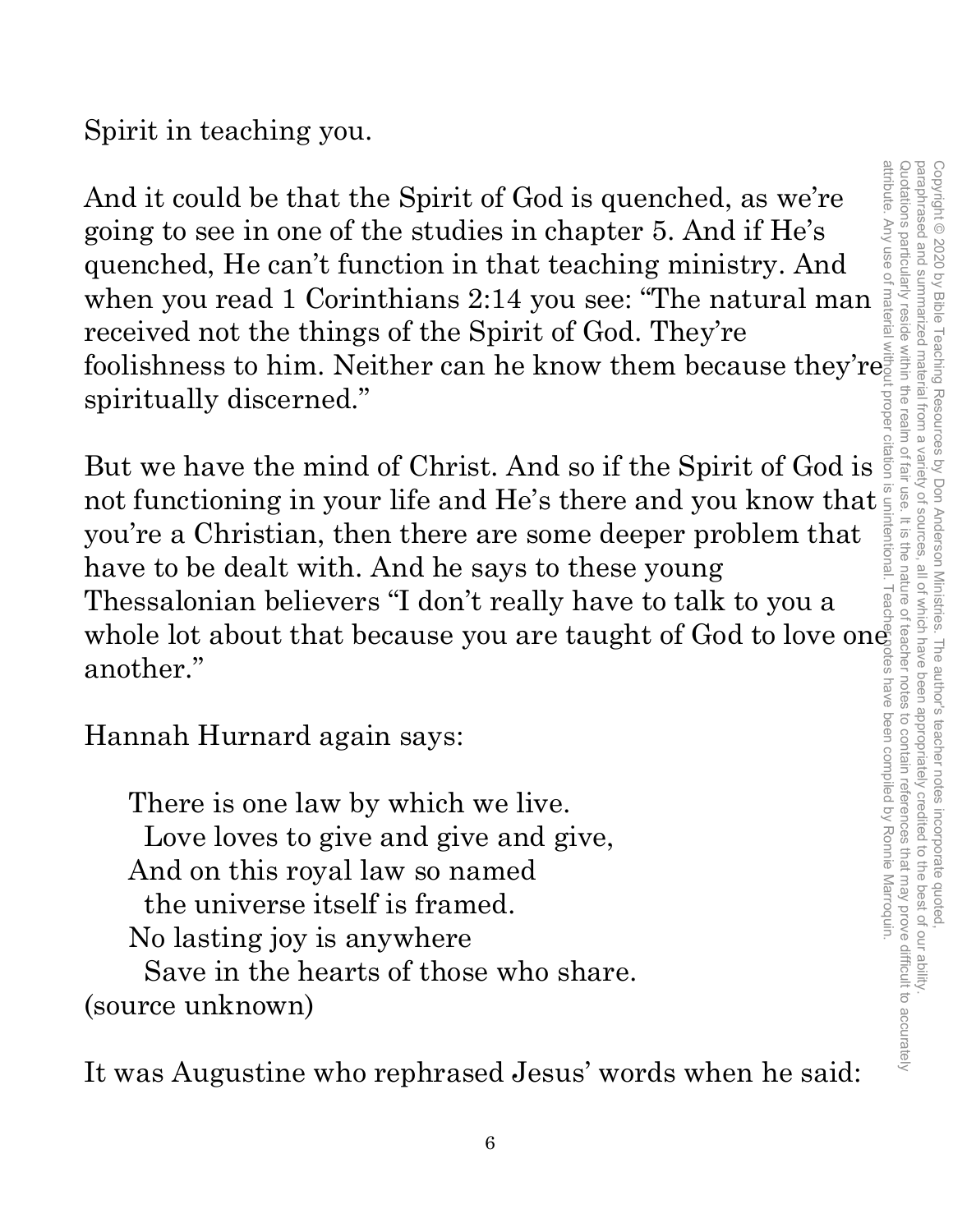(*The Christian Salt & Light Company* by Haddon W. Robinson)

"To love those who love you is human; to hate those who love you is demonic; but to love those who hate you is divine." When we love our enemies as well as our friends, we reflect the character of God.

p. 176

Now, there might be another reason why you feel kind of destitute in love.

Now think about it and the ramifications of it as I give it to you.

True love flows from the streams of humility.

You know, when you're proud and when you're selfish, you True love flows from the streams of humility.<br>
You know, when you're proud and when you're selfish, you<br>
don't reach out and you're self-contained entity unto yourself. But love exudes and flows naturally from the life of someone who is humble and broken.

Love just flows from them.

And then Sammy Tippit comes along with his little book *Fire in Your Heart* and he says:

(*Fire in Your Heart* by Sammy Tippit)

True humility is derived from a knowledge of God. The more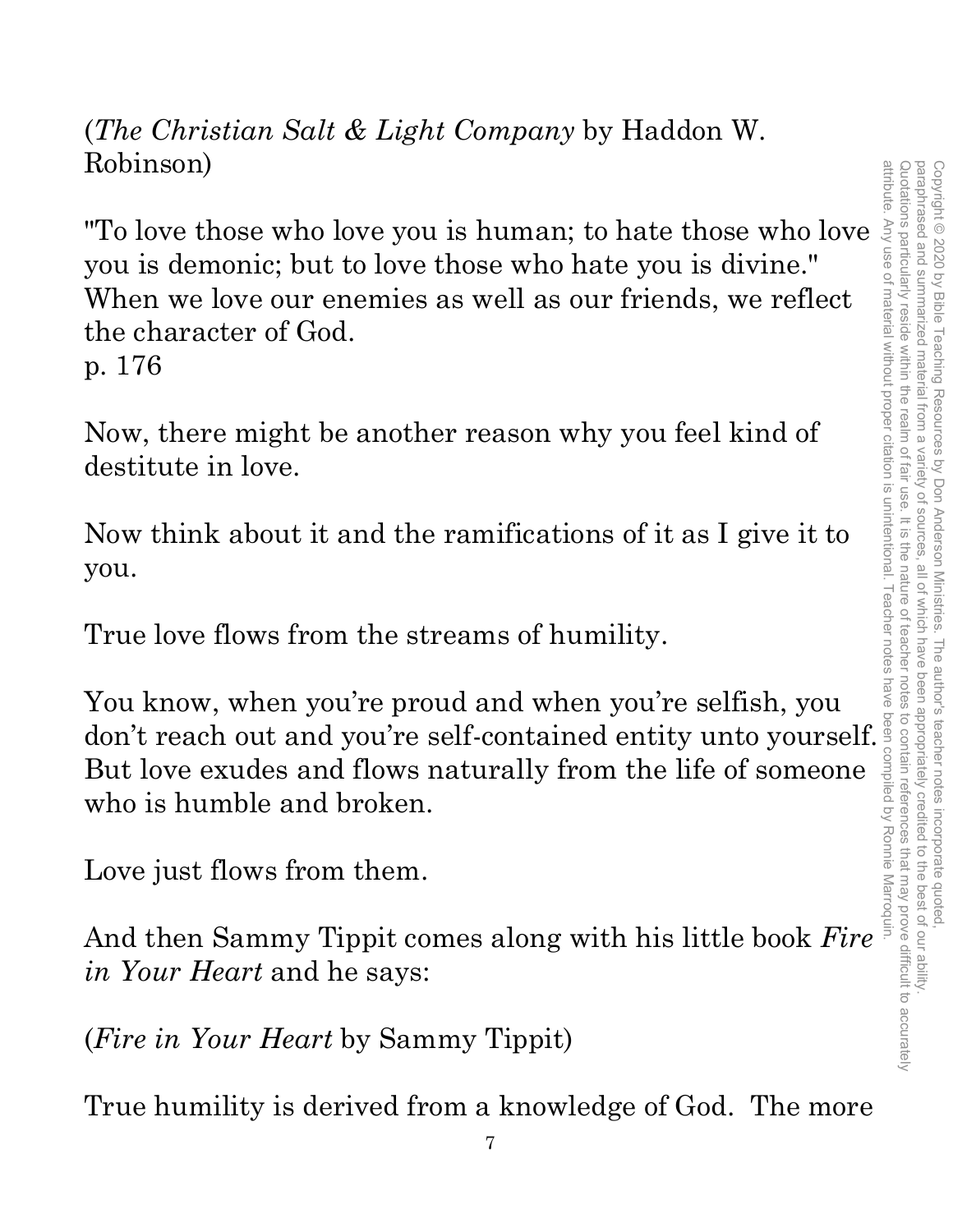we get to know Him, the more we are broken of pride and selfcenteredness.

p. 69

And the more we get to know Him the greater our capacity for love.

So we might be also saying, if we're not lovin' a whole lot that probably we're selfish and proud and we haven't learned too much about the Lord. And I don't know if we want to say that about ourselves.

So ask yourself the question:

Am I really a lover? And do I really care about people or am I just interested in myself and my own things?

Now, the central focus of this passage is going to be on love. But there's also going to be two other things here.

This passage is going to teach you:

LOVE,

LIFE, and

LIP.

And that, to my way of thinking, is a full-blown description of a witness for Jesus Christ. Now I've put it all together.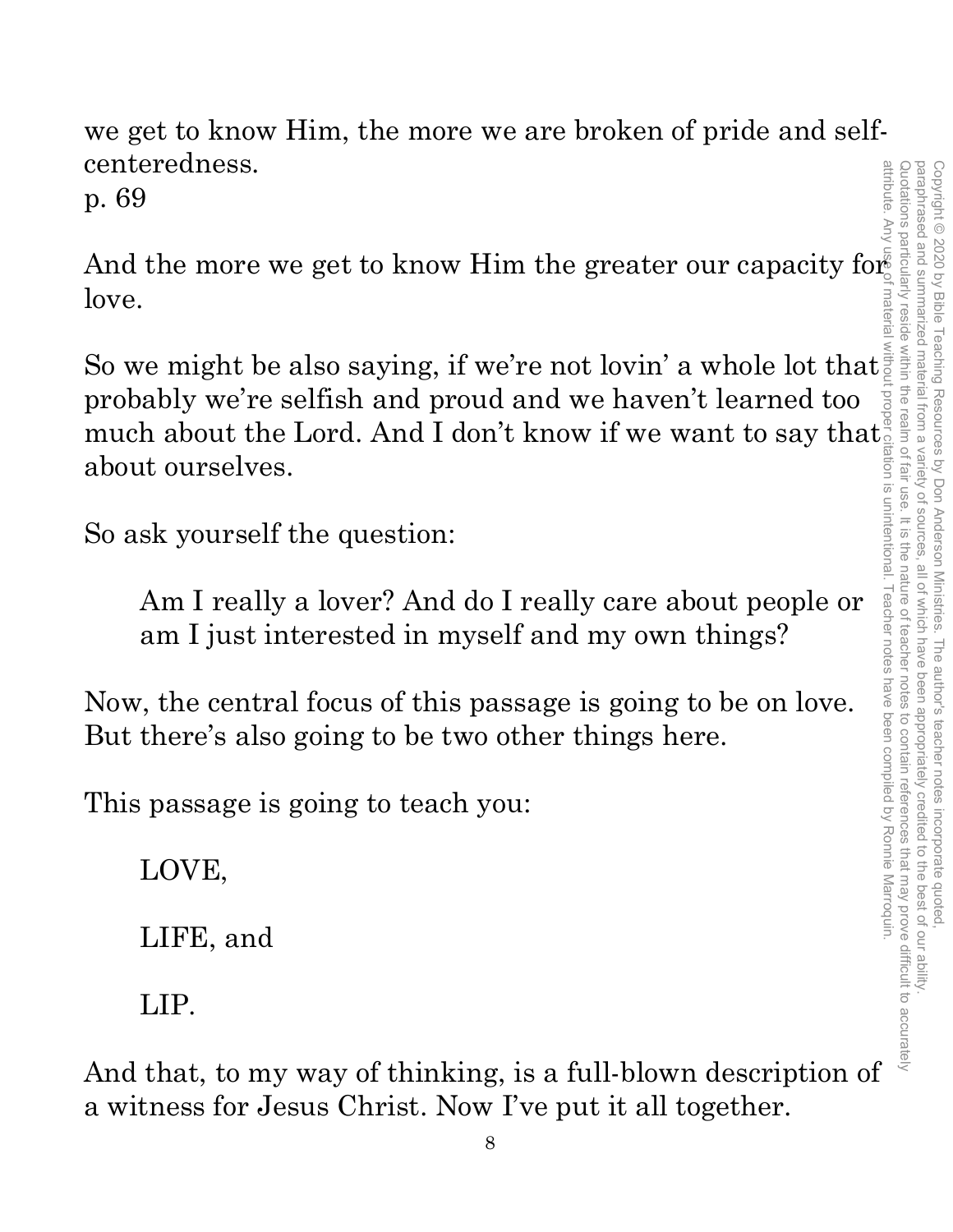Earlier in the study I said "live before lip." You LIVE it before you LIP it. Now I'm going to add one more "L" and we've got the full-blown picture of what the Lord expects from His witness.

Love exuding from your life and your life demonstrates the Christ living in you, you've earned the right with your lip to speak the witness of Christ.

So we can say LOVE, which is produced by the Holy Spirit that dwells within us, LIFE which demonstrates Christ living in me with my attitudes and actions, then the LIP is last. We earn the right to use the lip by the love and the life.

Then we can say "Yes, I am a witness of Jesus Christ."

So the focus of verse 9 is on LOVE. And the focus of verse  $12$  is upon the LIFE.

Now look at verse 10.

# **v. 10 for indeed, you are doing the same for all the brethren in the whole of Macedonia. But we are exhorting you, brethren, to excel more and more [in all the line of worse 12 is a set of the LIFE.**<br> **exhorting you, are doing the same for all the**<br> **brethren in the whole of Macedonia. But we are exhorting you, brethren this love],**

You see, evidently because they lived in a city that was a recreational area, many people probably passed through. And they had many opportunities for hospitality. And these people were known as real lovers.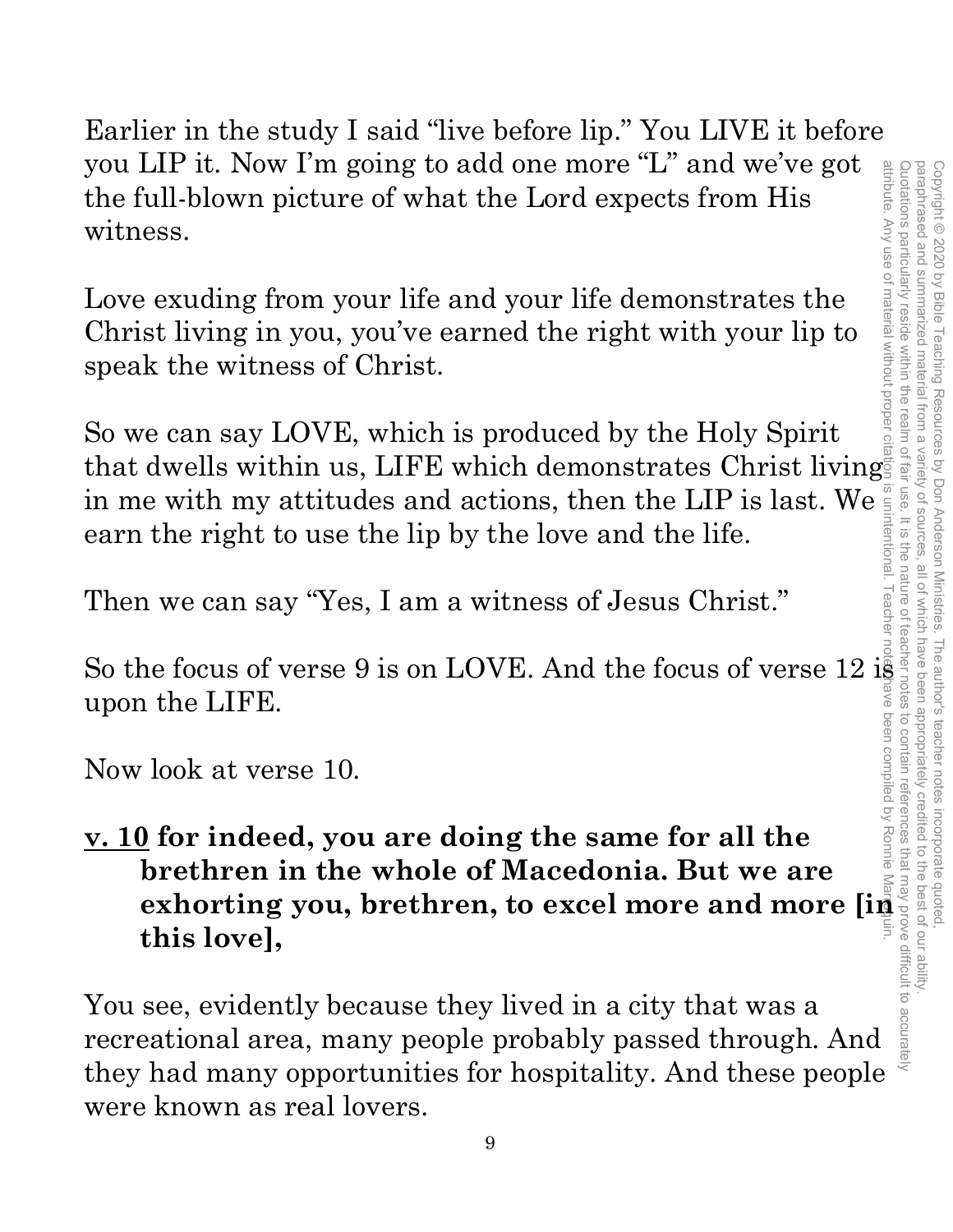Now probably the greatest illustration in scripture of their love is 2 Corinthians 8 when it comes to giving.

They gave of themselves first to the Lord and then they gave more than they could have, Paul could have ever dreamed, out of their poverty. They were genuine lovers these Thessalonians. And Paul says "you've not only been taught of God but you're doing the same for all the brethren in the whole of Macedonia, the place where you live." The people in Berea, the people in Philippi, you are people who are demonstrating and becoming famous for the fact that you are indeed lovers.

Now, 2 Corinthians 8 reads like this—verses 1-5.

2 Corinthians 8:1-5

Now, brethren, we wish to make known to you the grace of God which has been given in the churches of Macedonia, that in a great ordeal of affliction their abundance of joy and their deep poverty overflowed in the wealth of their liberality. For I testify that according to their ability, and beyond their ability they gave of their own accord, begging us with much entreaty for the favor of participation in the support of the saints, and this, not as we had expected, but they first gave themselves to the Lord and to us by the will of God.

He's saying to them "Look, you guys are famous for your love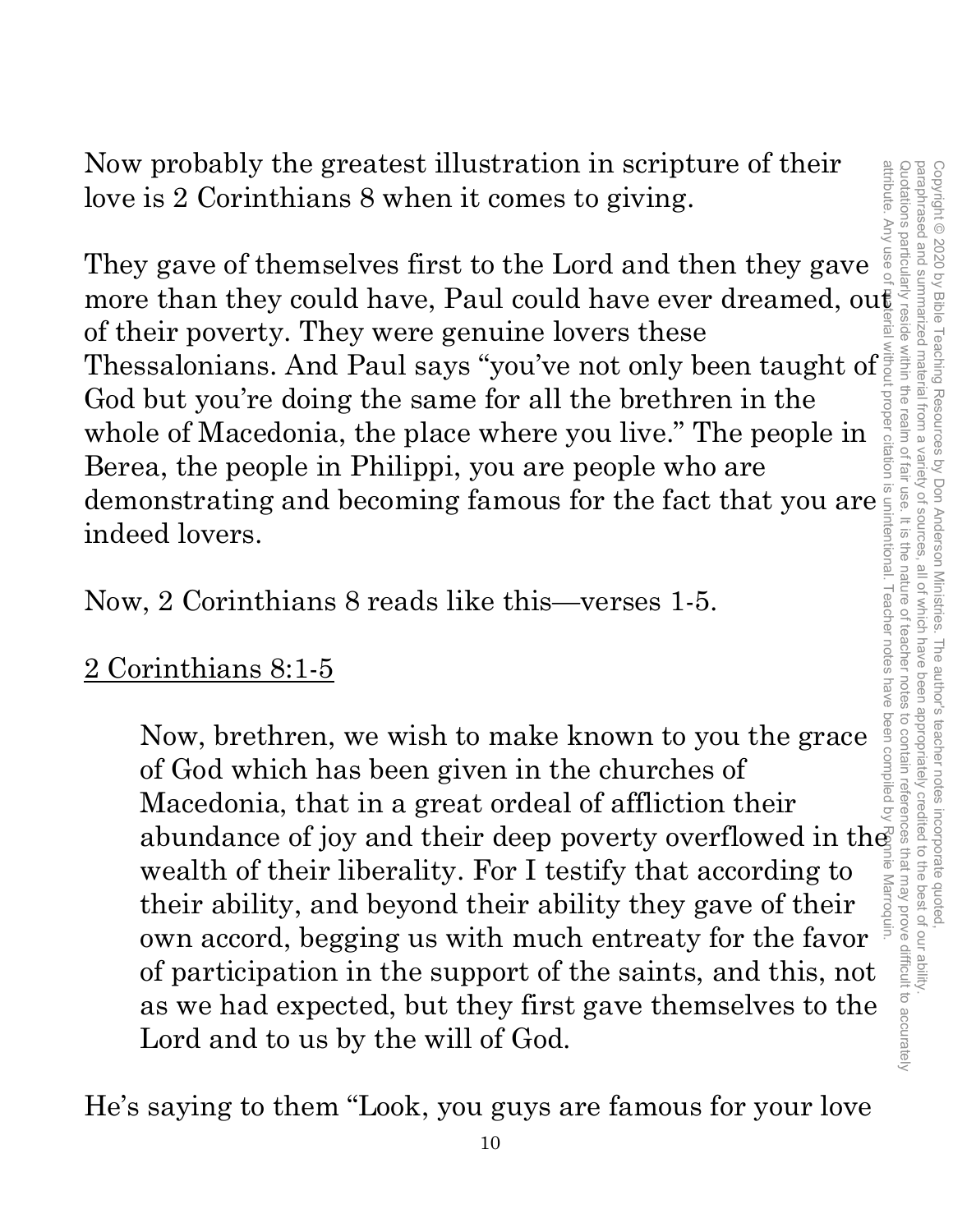but I'm not satisfied. I want you loving more and more. I want you to abound in that love."

And that reminded me of the way The Living Bible paraphrases:

### 1 John 4:17

As we live with Christ, our love grows more perfect and complete.

We just keep on growing in this love.

Look at verse 11.

# **you to abound in that love.**<br>
And that reminded me of the way The Living Bible<br>
paraphrases:<br>
<u>1 John 4:17</u><br>
As we live with Christ, our love grows more perfect and<br>
complete.<br>
We just keep on growing in this love.<br>
Look **with your hands, even as we commanded you;**

**busy yourselves with your own affairs and to work with your hands, even as we commanded you;**<br>with your hands, even as we commanded you;<br>how we're going to see this love flow out in a WORTHY<br>LK. And there's three parts to Ok now we're going to see this love flow out in a WORTHY WALK. And there's three parts to this worthy walk and I want to land here for a little while.

There's going to be some good things that are going to come out of these verses.

Paul is expecting that their love will manifest itself in three wonderful qualities that are mentioned in this verse.

Now listen, this is the KEY VERSE to the study.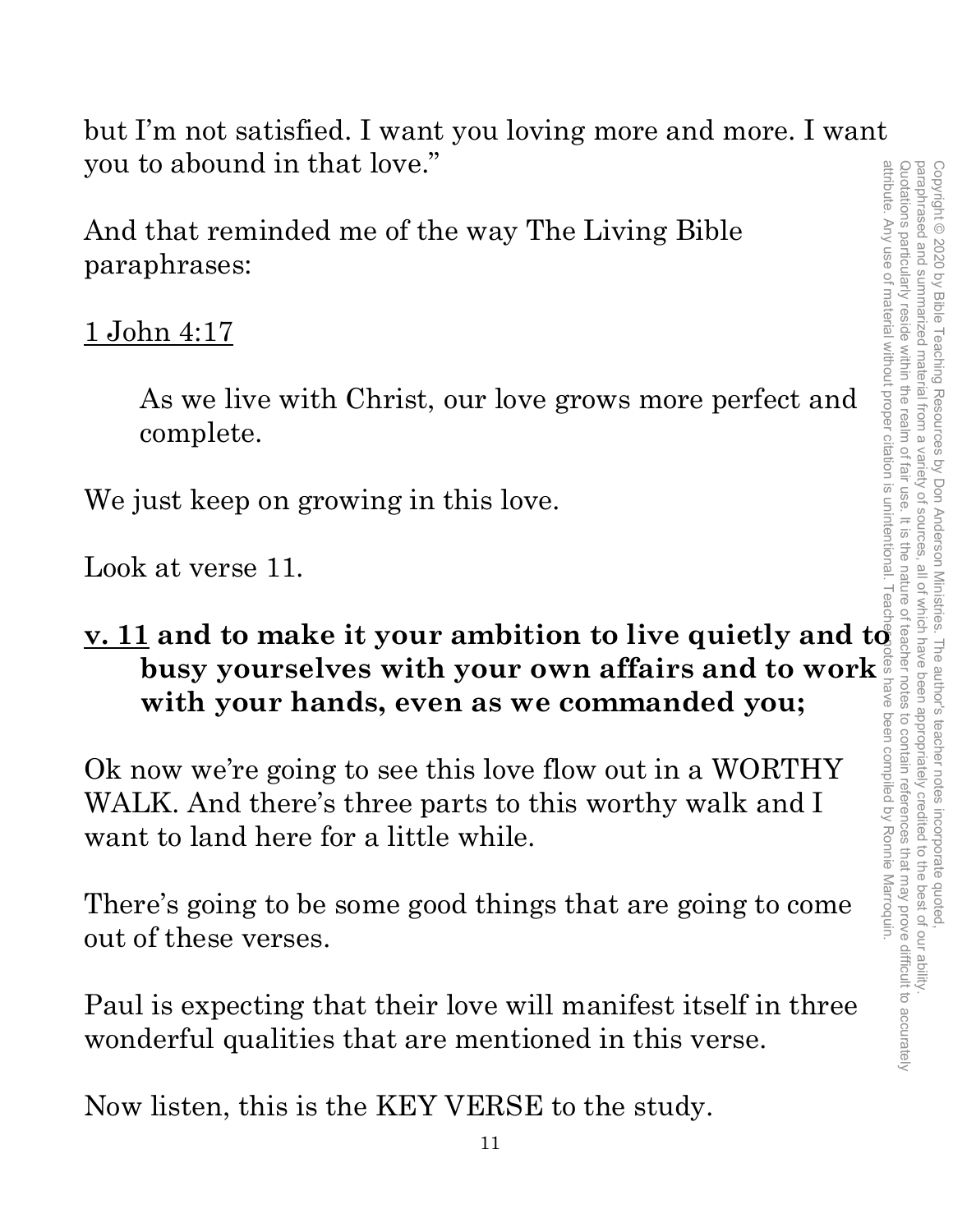Quotations particularly reside within the realm of fair use. It is the nature of teacher notes attribute. Any use of material without proper citation is unintentional. Teacher notes have been compiled by Ronnie Marroquin.Quotations particularly reside within the realm of fair use. It is the nature of teacher notes to contain references that may prove difficult to accurately paraphrased and summarized material from a paraphrased and summarized material from a variety of sources, all of which have been appropriately credited to the best of our ability. Copyright © 2020 by Bible Teaching Resources Copyright © 2020 by Bible Teaching Resources by Don Anderson Ministries. The author's teacher notes incorporate quoted, variety of by Don Anderson Ministries. The author's teacher notes incorporate quoted sources all of which have been appropriately credited to contain references that may prove difficult to accurately to the best of our ability

Okay, what are you supposed to do if your life's a witness? Make it your ambition. That means to strive restlessly after this. Okay, what are you supposed to do if your life s a witness?<br>
Make it your ambition. That means to strive restlessly after this.<br>
You know some teaching on the Christian life is a teaching of

just waiting for it to happen. It's like read your Bible, pray and wait for it all to happen. And anything you would do, but be done in the flesh.

I don't see that in the Apostle Paul. I see him forgetting those things which are behind. I press toward those things which are in front. I see him treating his body roughly, making it serve him. And here I see him telling them to strive restlessly after these things.

Make this your passionate desire.

Because of your love for Christ, you want to do these things.

I was reading *Yes, Lord, I Have Sinned, But I Have Several Excellent Excuses* and he told this story:

(*Yes, Lord, I Have Sinned, But I Have Several Excellent Excuses* by James W. Moore)

When a minister friend was talking to a man about joining the church, the man said, "I want to join the church because I want to be fed."

The minister answered, "Well, that's fine, but we all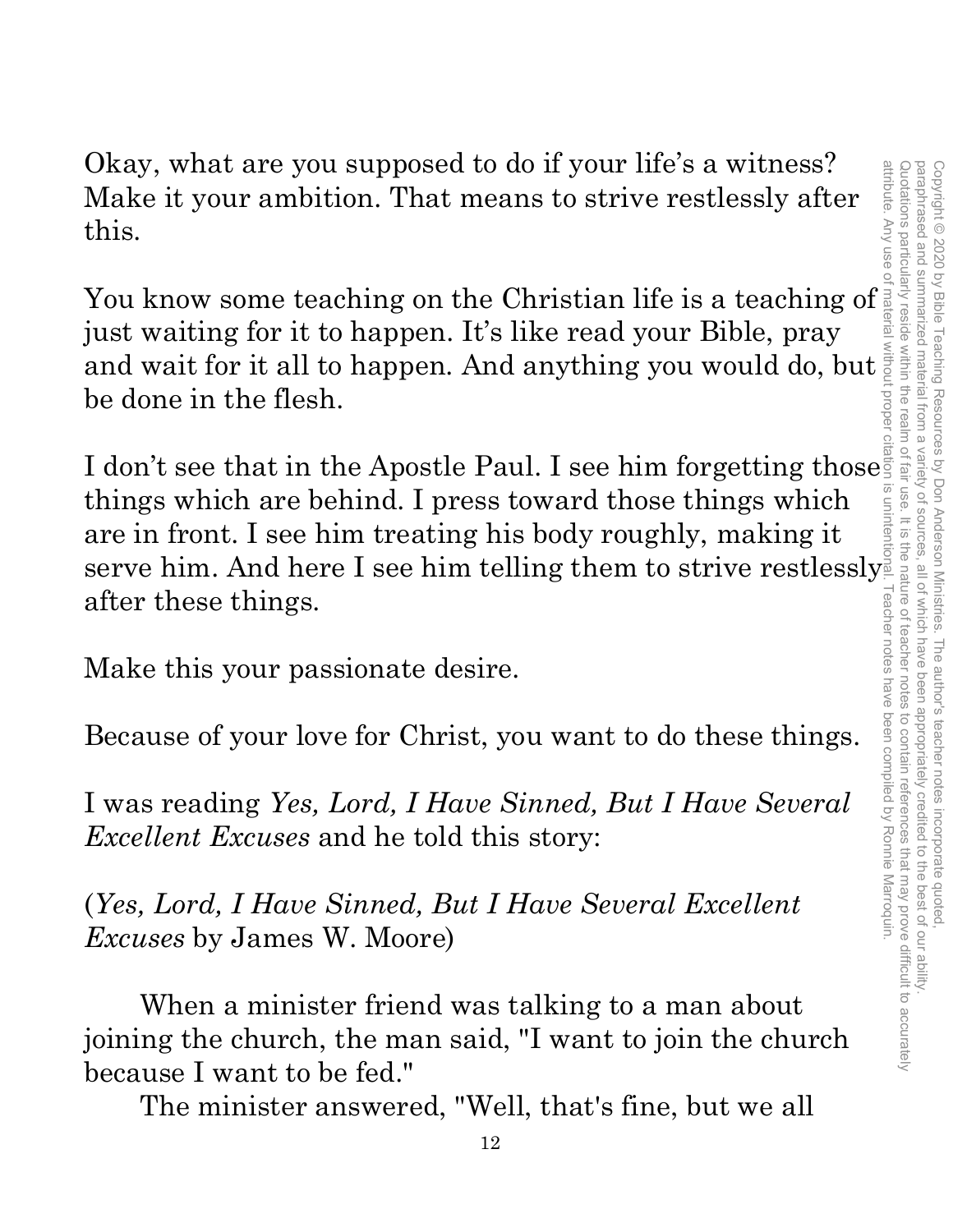would be better off if you would take off your bib and put on an apron!" p. 51

Yes! Get in there! Get involved. Roll up your sleeves and do something. We've got people running around saying "Oh I just can't go back to that church because I'm just not being fed."

Oh that's a spiritual statement. I mean, it just blesses my socks every time I hear it. And yet, you hear it so much among people.

What is it you ought to be doing? Here you are a part of a group of believers and you want your life to be a witness for Christ. Alright, Paul tells you, three things. This is what you're going to look like when you're really walking with the Lord. Three ingredients to a worthy walk:

1. You're going to "live quietly,"

Now I'll define that for you, especially for some of you that had a little problem with talking too much.

- 2. "to busy yourselves with your own affairs," and
- 3. "to work with your hands, even as we commanded you.

Now there's a reason for that third one and I'll talk about it in just a second when we get there. But let's break these apart.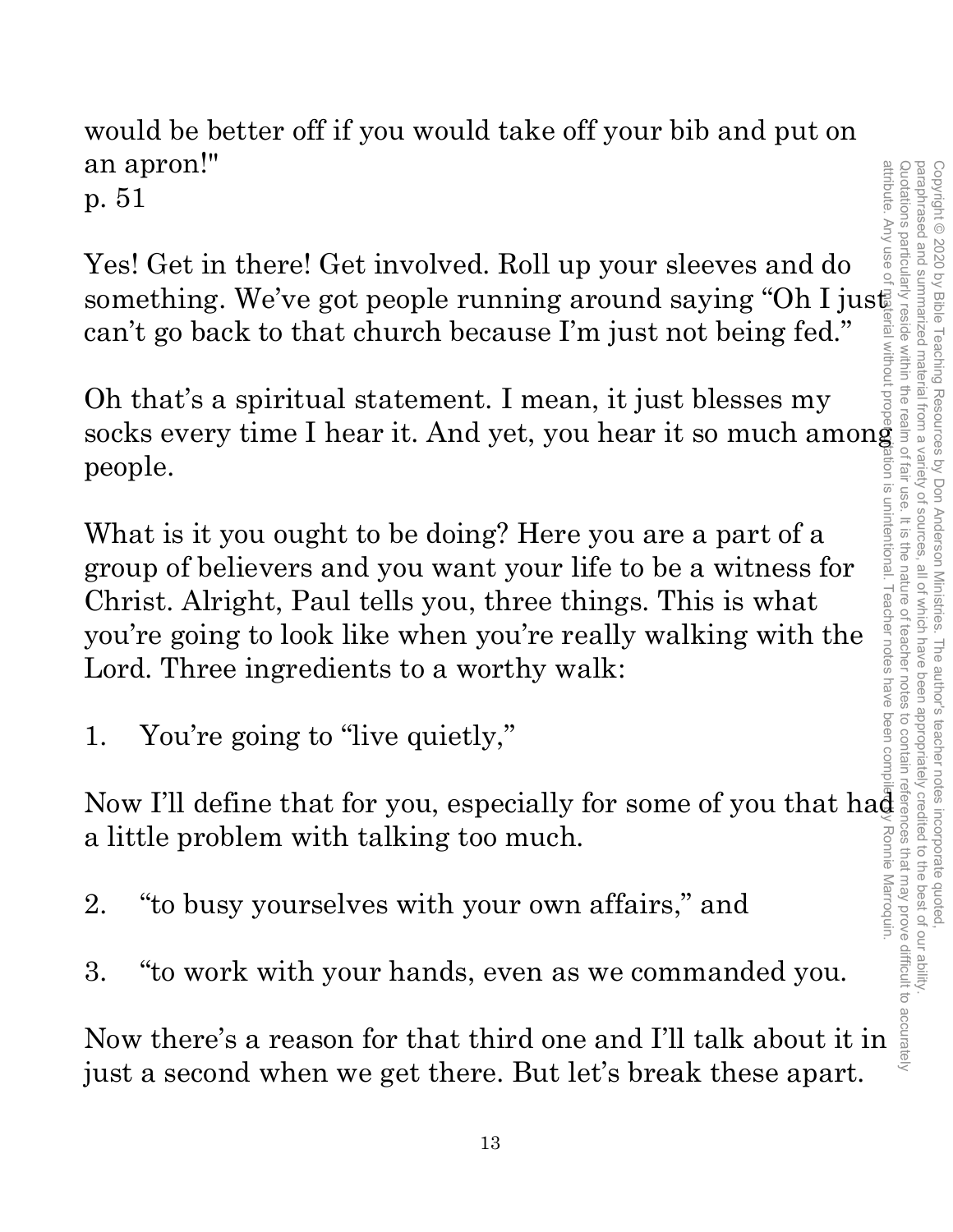My first "ambition" is:

1. "to live quietly."

Now, what that means is "to live quietly" not to be restraining speaking quietly. It has nothing to do with the tongue. It has to do with the life.

It means living a quiet, restful, less-frantic life.

1 Timothy 2:2

for kings and all who are in authority, in order that we may lead a tranquil and quiet life in all godliness and dignity.

In other words, you've learned how to live comfortably in authority so you're at peace.

It's:

Hebrews 4:1

Let us therefore, enter into His rest, lest anyone should come short of it.

It's:

Matthew 11:28 [and 29]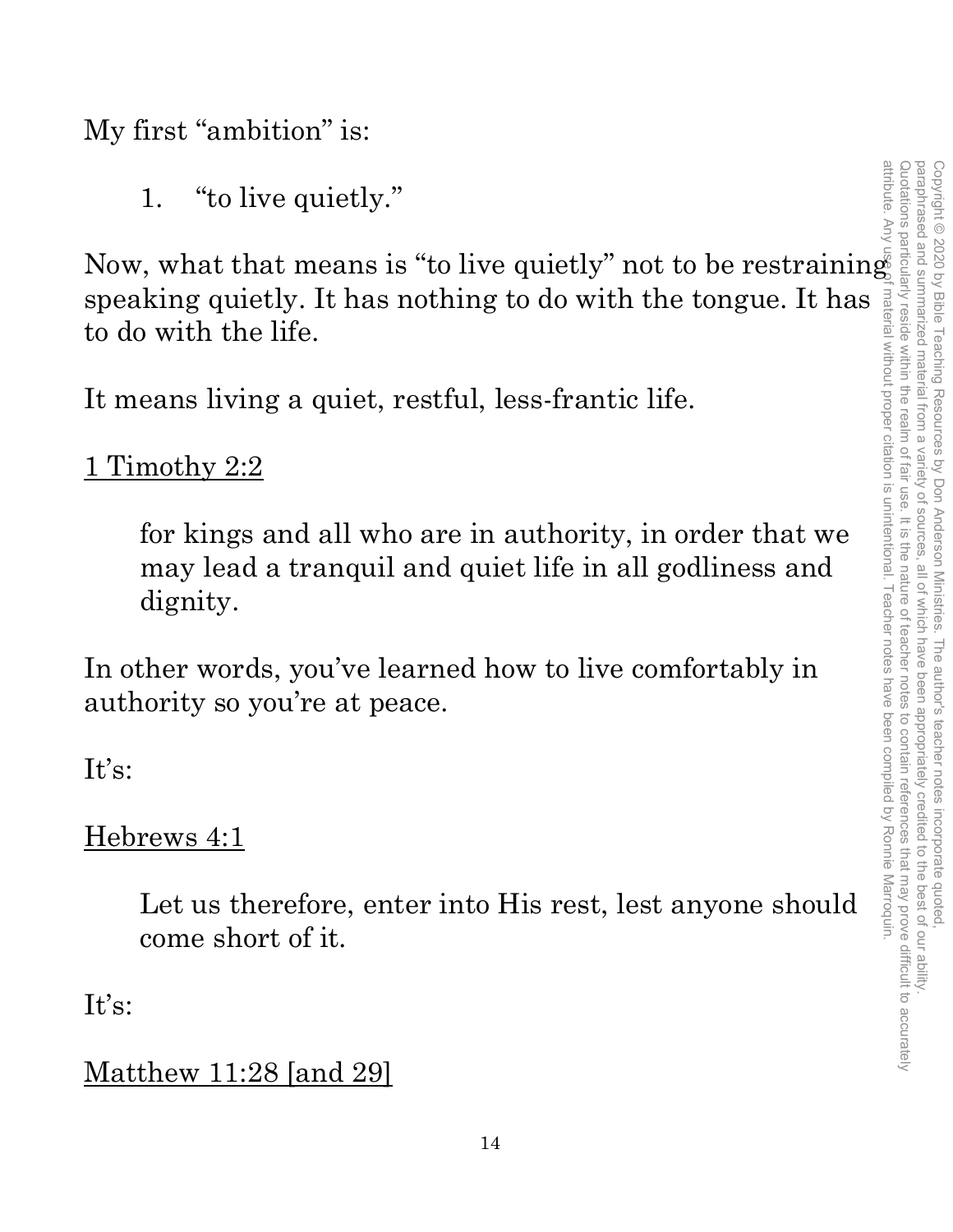Quotation spacification of teacher notation of the status of the status of teasing of teacher notes paraphrased and summarized material from a attribute. Any use of material without proper citation is unintentional. Teacher notes have been compiled by Ronnie Marroquin.Quotations particularly reside within the realm of fair use. It is the nature of teacher notes to contain references that may prove difficult to accurately paraphrased and summarized material from a variety of sources, all of which have been appropriately credited to the best of our ability. Copyright © 2020 by Bible Teaching Resources Copyright © 2020 by Bible Teaching Resources by Don Anderson Ministries. The author's teacher notes incorporate quoted, variety of sources by Don Anderson Ministries. all of Which have beer The author's teacher notes incorporate quoted appropriately credited to the best of our ability

Come unto Me, all ye who are weary and heavy-laden, and I will give you rest. Take My yoke upon you, and learn of Me, for I am meek and lowly of heart…

Now Charles Ryrie does the best job in his little paragraph on this. He says:

It means tranquility of mind, and this comes only when one's whole desire in life [get this] is to let Christ be magnified in his life. When selfish ambitions are the governing principles of life there can only be unrest, but when Christ completely controls there will be rest and the fulfillment of this admonition to be ambitious [is] to have no ambition of one's own!

(pp. 59-60, source unknown)

But only to do what the Lord would want you to do.

Now why are you so stressed out? Why have you come to the mountain and it's taken you three days to unwind? You know, just stop and ask yourself, is it work it to be that stressed out $\frac{\alpha}{\varepsilon}$ Now why are you so stressed out? Why have you come to the mountain and it's taken you three days to unwind? You know just stop and ask yourself, is it work it to be that stressed out $\frac{2}{3}$  and to be that involved? What all that? All that kind of stuff? Where you're just pouring yourself sacrificially into this and into that and into the other<br>thing. Is that really worth it? thing. Is that really worth it?

And I also know there are a lot of them like Solomon who said "Meaningless, meaningless, utterly meaningless. The whole thing is utterly meaningless."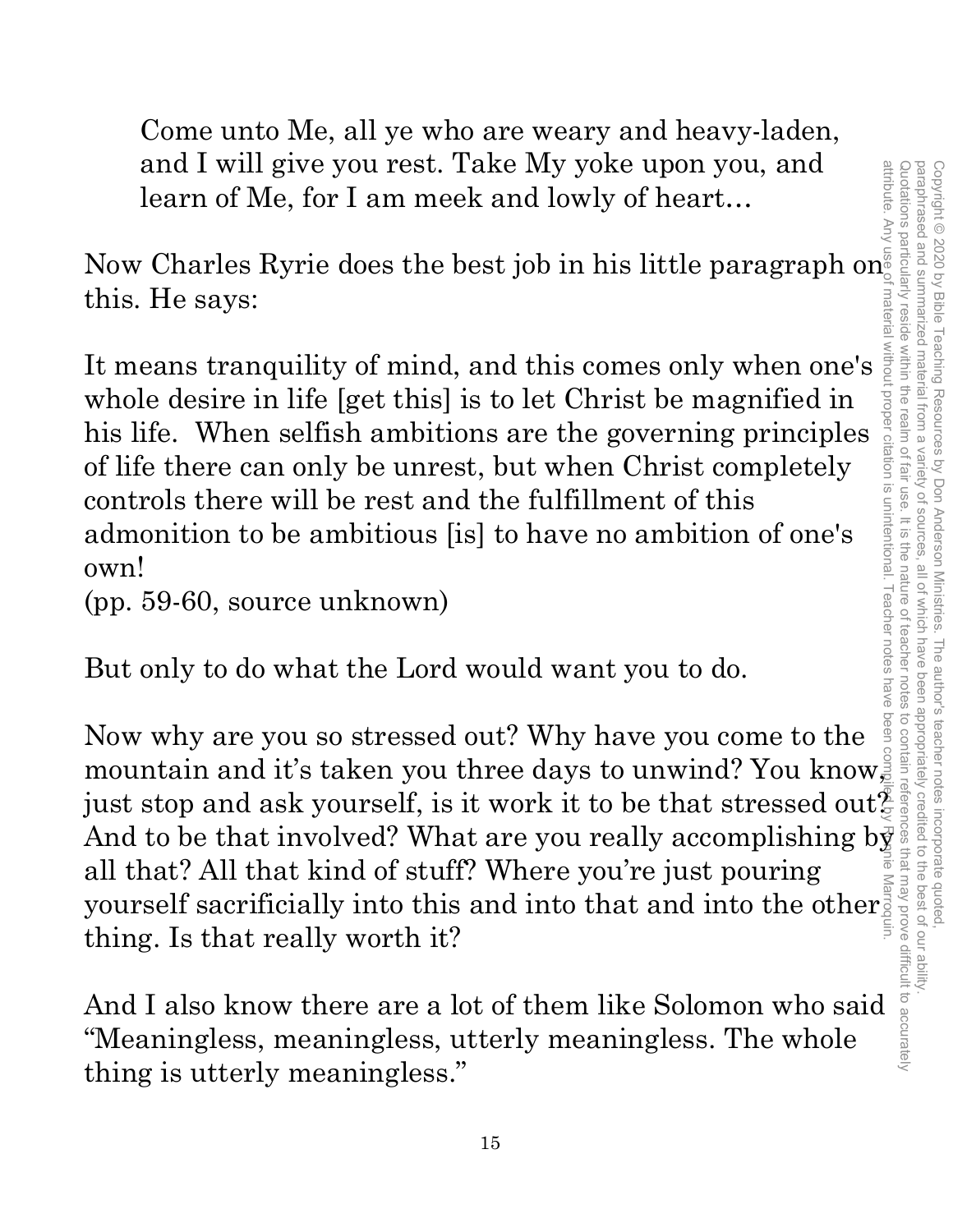paraphrased and summarized material from a attribute. Any use of material without proper citation is unintentional. Teacher notes have been compiled by Ronnie Marroquin.Quotations particularly reside within the realm of fair use. It is the nature of teacher notes to contain references that may prove difficult to accurately paraphrased and summarized material from a variety of sources, all of which have been appropriately credited to the best of our ability. Copyright © 2020 by Bible Teaching Resources Copyright © 2020 by Bible Teaching Resources by Don Anderson Ministries. The author's teacher notes incorporate quoted, variety of by Don Anderson Ministries. The author's teacher notes incorporate quoted all of which have been appropriately credited to the best of our ability

So what is the stuff that's stressing you? And worrying you? You know, Swindoll said American's are really busy:

(*Simple Faith* by Charles R. Swindoll)

Do we have a lot of irons in the fire? Have we turned what was once a simple, quiet existence into a complicated maze of activity, a Rubic's cube of complex dilemmas? You tell me.

[And then he says this. This is fantastic. Get a load of this.]

Every day in America...

\*108,000 of us move to a different home, and 18,000 move to another state.

\*the United States government issues 50 more pages of regulations.

\*40 Americans turn 100, about 5,800 become 65, and 8,000 try to forget their 40th birthdays.

Every day in America...

\*167 businesses go bankrupt while 689 new ones start up—and 105 Americans become millionaires. \*the Smithsonian adds 2,500 things to its collections. \*Americans purchase 45,000 new automobiles and trucks, and smash up 87,000. \*20,000 people write letters to the president. \*more than 6,300 get divorced, while 13,000 get

married.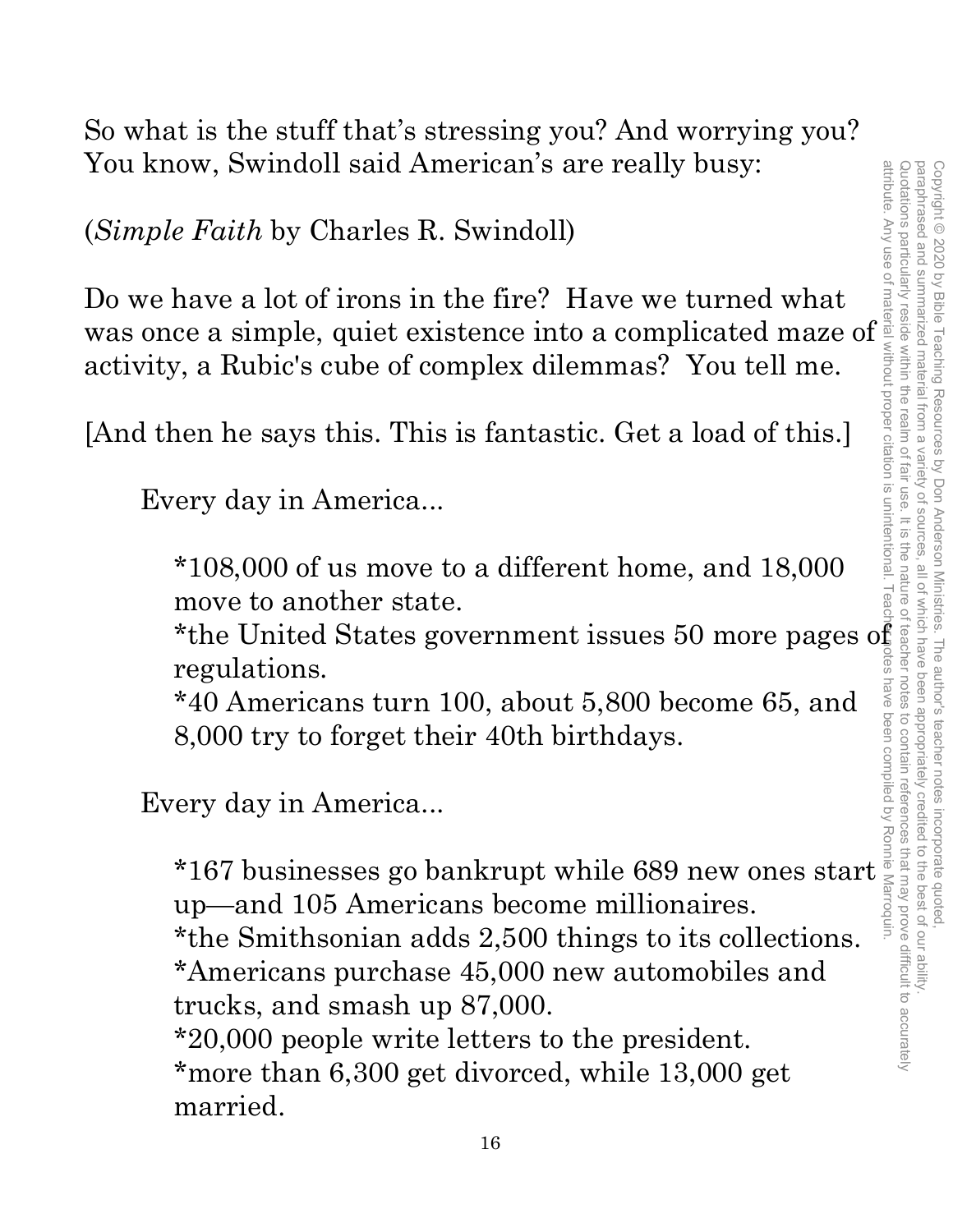\*dogs bite 11,000 citizens, including 20 mail carriers.

Every day in America...

\*we eat 75 acres of pizza, 53 million hot dogs, 167 million eggs, 3 million gallons of ice cream, and 3,000 tons of candy. We also jog 17 million miles and burn 1.7 billion calories while we're at it. pp. 221-22

Is America busy? Yeah. We're stressed out.

Barbara Johnson said:

(*Splashes of Joy in the Cesspools of Life* by Barbara Johnson)

### WORRY IS WASTING TODAY'S TIME TO CLUTTER UP TOMORROW'S OPPORTUNITIES WITH YESTERDAY'S TROUBLES.

[She says:]

### THERE WILL BE NO CRISIS NEXT WEEK. MY SCHEDULE IS ALREADY FULL. p. 101

I was reading Henry Brandt's new book. It's called *When You're Tired of Treating the Symptoms and You're Ready for a Cure, Give Me a Call* or *18 Lessons for Making Changes That*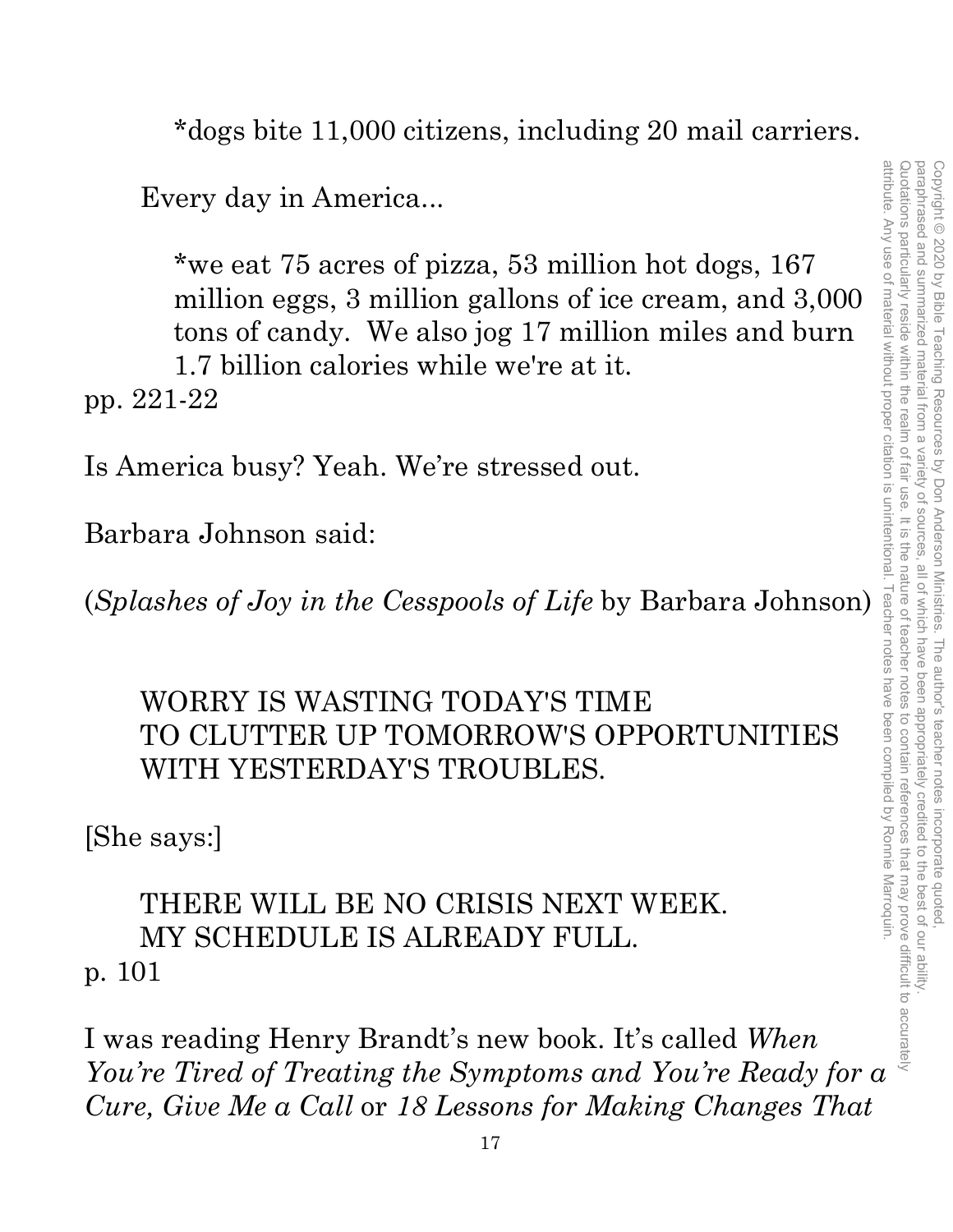Quotations particularly reside within the realm of fair use. It is the nature of teacher notes paraphrased and summarized material from a attribute. Any use of material without proper citation is unintentional. Teacher notes have been compiled by Ronnie Marroquin.Quotations particularly reside within the realm of fair use. It is the nature of teacher notes to contain references that may prove difficult to accurately paraphrased and summarized material from a variety of sources, all of which have been appropriately credited to the best of our ability. Copyright © 2020 by Bible Teaching Resources by Don Anderson Ministries. The author's teacher notes incorporate quoted Copyright © 2020 by Bible Teaching Resources by Don Anderson Ministries. The author's teacher notes incorporate quoted, proper citation is unintentional variety of sources all of Which have been appropriately credited to the best of our ability

*Last.* He tells a transparent story when he says:

(*When You're Tired of Treating the Symptoms and You're Ready for a Cure, Give Me a Call: 18 Lessons for Making Changes That Last* by Henry R. Brandt) (When You're Tired of Treating the Symptoms and You're<br>
Ready for a Cure, Give Me a Call: 18 Lessons for Making<br>
Changes That Last by Henry R. Brandt)<br>
A young pastor, Dick Wilkenson, took an interest in us.<br>
He encourage

A young pastor, Dick Wilkenson, took an interest in us. would help us get biblical answers to our many questions, he said. We took his advice, which proved to be one of the most helpful moves we made to get to know what "pleasing God" meant.

It was he who introduced us to a biblical principle that disturbed us:

"Seek first the kingdom of God and His righteousness, and all these things shall be added to you." (Matthew 6:33, NKJV)

Up to this point in my life, my main preoccupation was in acquiring a home and the means to assure a comfortable, secure life. We had a new car, a new house, membership in a sailing club, a sailboat, access to a golf and tennis club. Even  $\frac{1}{2}$ <br>thinking about God was not a somious consideration. My thinking about God was not a serious consideration. My Up to this point in my life, my main preoccupation was in<br>acquiring a home and the means to assure a comfortable,<br>secure life. We had a new car, a new house, membership in  $a_{\text{avg}}^{\frac{3}{2}}$ <br>sailing club, a sailboat, acces priorities.

Sunday was the best time for sailing and doing homework. (I was taking some engineering courses at night.) Golf or tennis took two or three evenings. Looking after the lawn, playing with the children, visiting our families took up time. It seemed our world consisted of pleasing ourselves.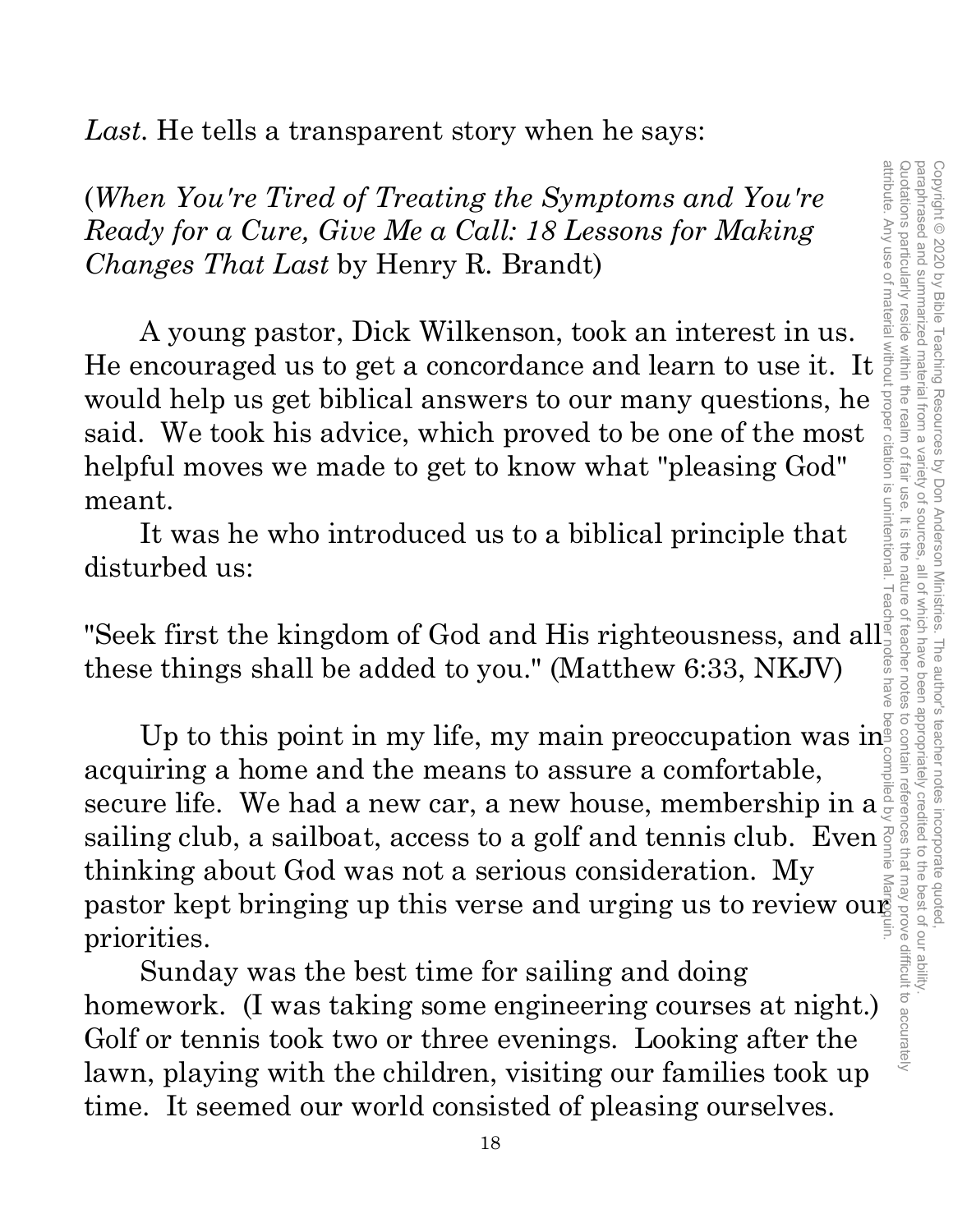He kept asking us pesky questions in relation to that verse, such as: What are you doing with your time? What are you doing with your money? What are you studying in the Bible? Why weren't you in church on Sunday?

I had mixed feelings about him and his questions because I was embarrassed by the answers I had to give him.

Once, in exasperation, I told him to mind his own business. He said he was. As long as I came to his church, I was his business. He was my "coach."

Gradually, our focus changed from things to people. [Get that. Gradually, our focus changed from things to people.] People appeared from nowhere asking for help with their problems, and we would invite them to come for dinner. We discovered that these dinner invitations were very expensive.

Besides, we had very little background for helping people.

We started going to church regularly on Sundays. Our sailboat, golf clubs, and tennis racquet got less and less use. pp. 211-212

And that guy today is a gentleman (I received his newsletter the other day) who is traveling all over the world helping people get along with people. He is a man characterized as pouring himself into people. He is on call by more mission organizations to deal with interpersonal relational problems than almost any other single person that I know. What an incredible testimony and witness that man is.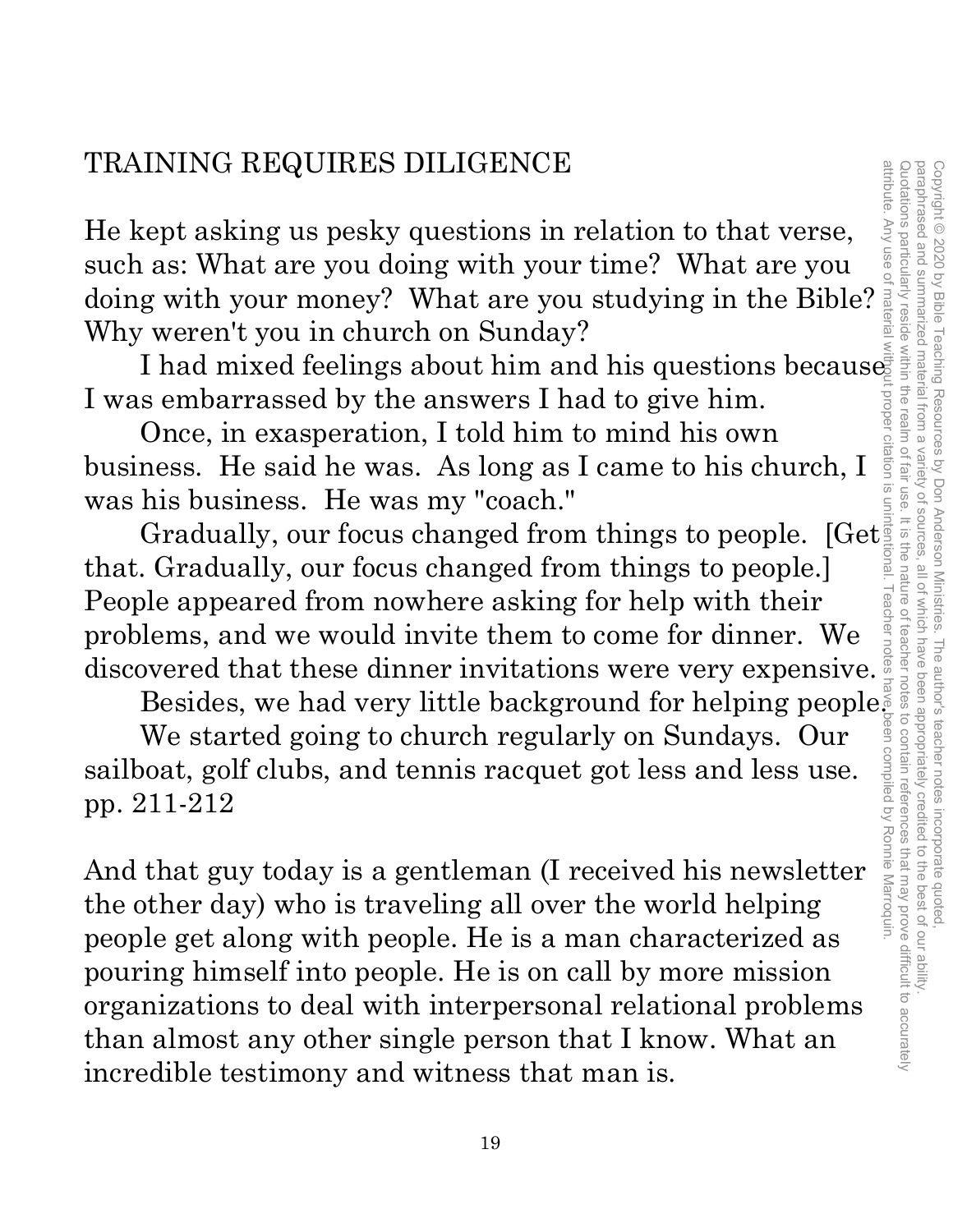John Stott said:

(*Topical Memory System: Life Issues*. The Navigators) (Topical Memory System: Life Issues. The Navigators)

stark truth that we brought nothing into the world and we can take nothing out of it. Life, in fact, is a pilgrimage from one moment of nakedness to another. So we should travel light and live simply. Our enemy is not possessions, but excess. Our battle cry is not "Nothing!" but "Enough!" We've got enough. Simplicity says, if we have food and clothing, we will be content with that. p. 74

You know I have a wonderful verse inscribed in my wedding ring. And the longer I live the more I love the verse.

### <u>Isaiah 26:3</u>

Thou wilt keep him in perfect peace whose mind is stayed on Thee, because he trust in Thee.

That's the peace we're talking about. That's living "quietly."

 $It's:$ 

### Isaiah 30:15

This is what the Sovereign Lord says, the Holy One of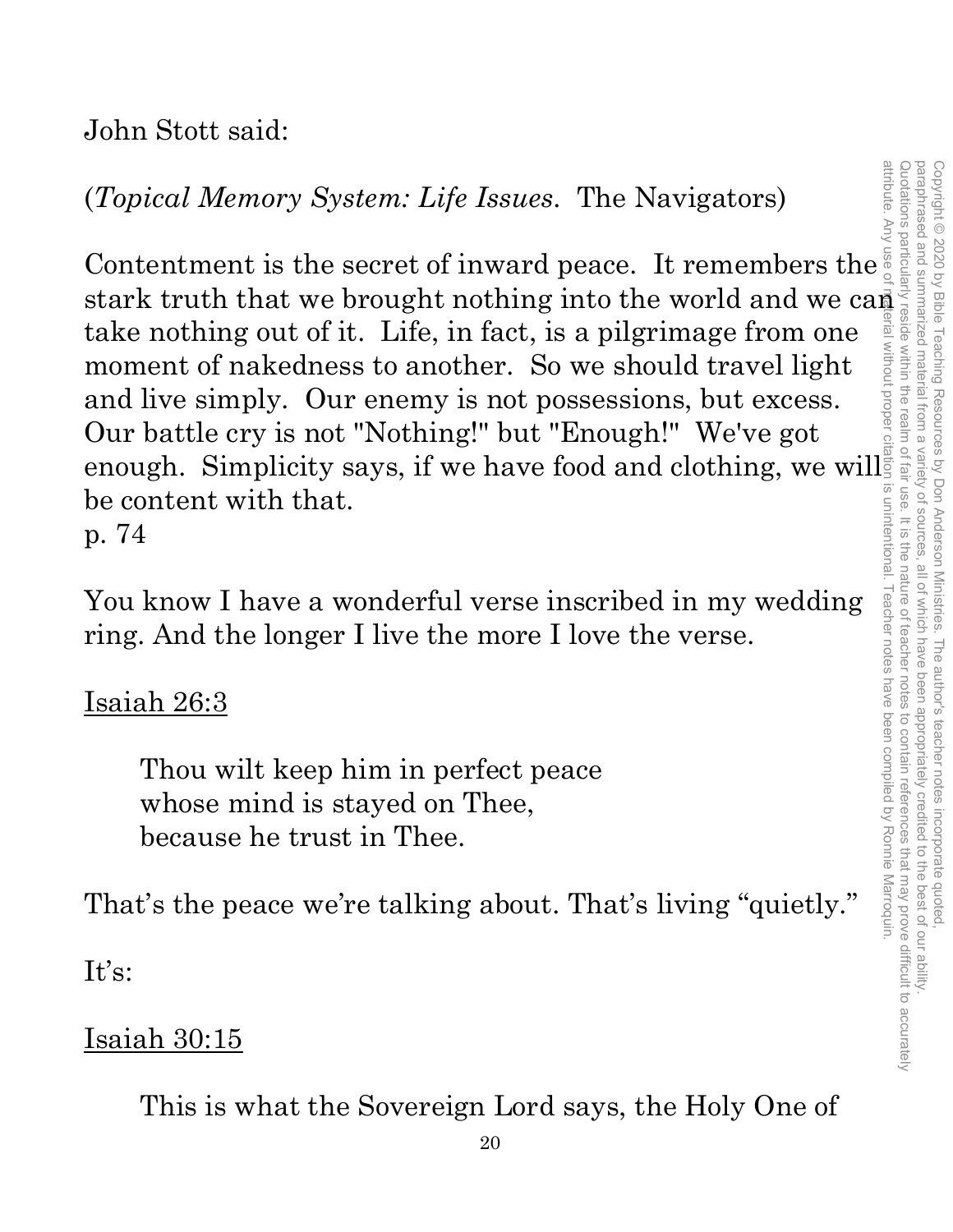Israel,

In repentance and rest is your salvation, in quietness and trust is your strength, but you would have none of it.

### Isaiah 32:17

And the work of righteousness shall be peace; and the effect of righteousness, quietness and assurance forever.

Quiet people run deep.

You know that's Hudson Taylor. Many times he would sing his favorite hymn:

Jesus, I am resting, resting In the joy of what Thou art; I am finding out the greatness Of Thy loving heart. Thou hast bid me gaze upon Thee, And Thy beauty fills my soul, For by Thy transforming power, Thou has made me whole.

(From *The New Church Hymnal*, 1976, #373)

That's what it means with your first "ambition to live quietly."

It's to be at peace with your Lord and peace with each other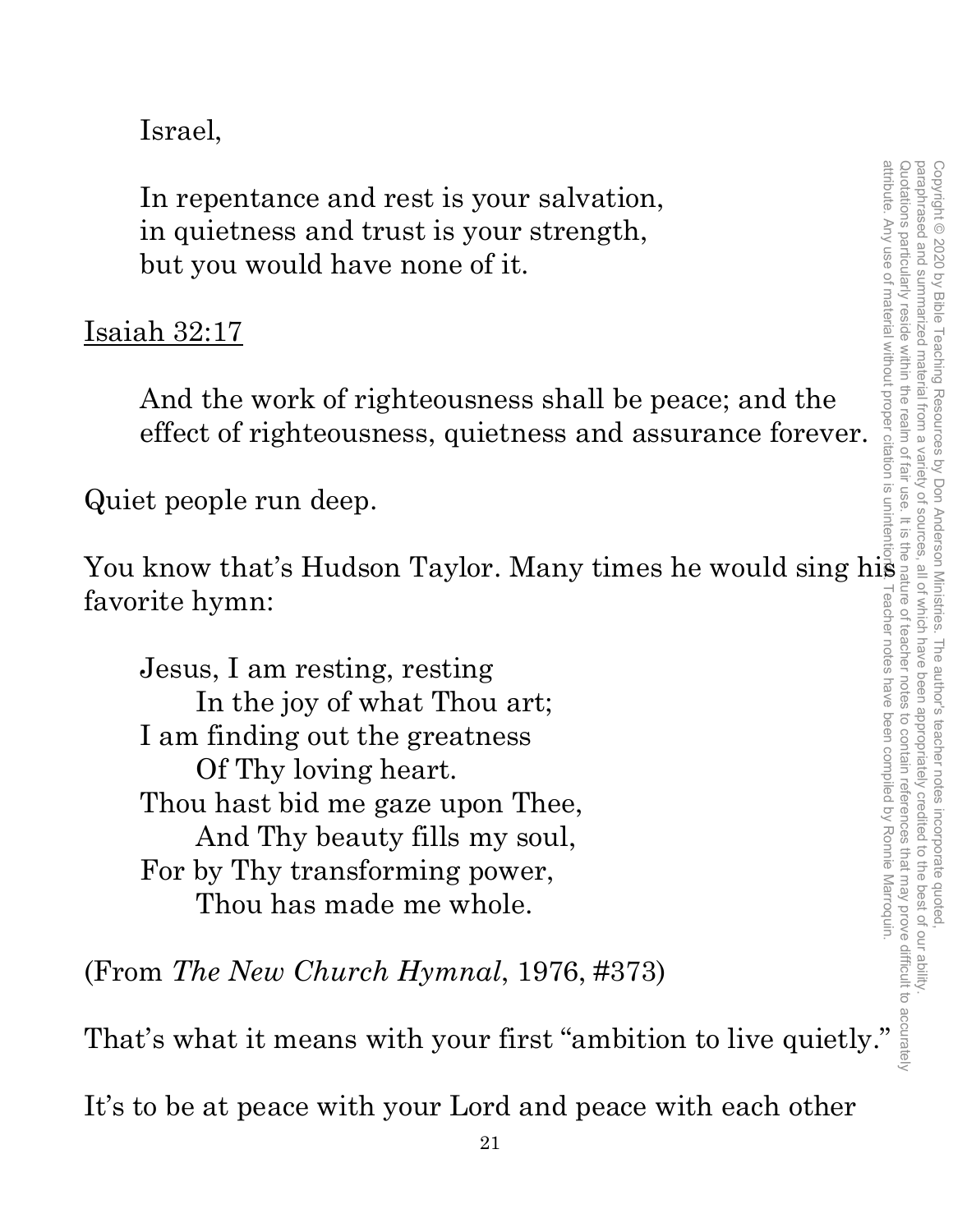and content with what the Lord has provided.

Now the second one is, is to:

2. "busy yourselves with your own affairs."

There's no time for meddling. There's no time for running around and checking everybody else. There are so many people in the body of Christ who feel they have the gift of fruit inspection. They just want to check everybody else. And the problem is, usually that person is also the number one gossiper. Now the second one is, is to:<br>
2. "busy yourselves with your own affairs."<br>
There's no time for meddling. There's no time for running<br>
around and checking everybody else. There are so many<br>
people in the body of Christ who

So you know, you get those kind of volatile things together and you've got a real problem.

So he's basically saying:

### MIND YOUR OWN BUSINESS.

Do the task that's been assigned to you.

Now, "ambition" number 3 in your worthy walk is:

3. "to work with your hands, even as we commanded you;"

Now, one of the problems that happened in Thessalonica this is 2 Thessalonians and I'm in the process of writing that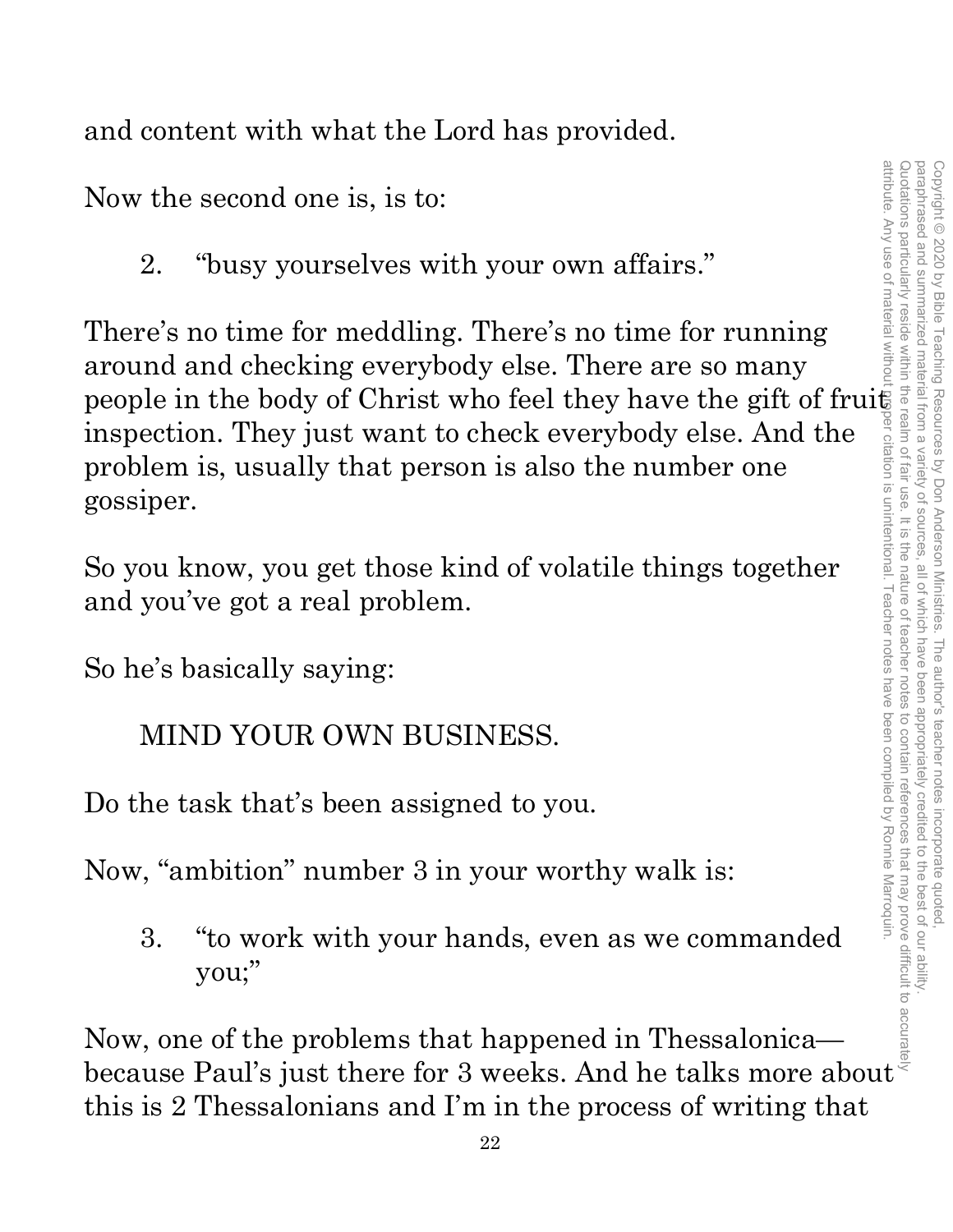attribute. Any use of material without proper citation is unintentional. Teacher notes have been compiled by Ronnie Marroquin.Quotations particularly reside within the realm of fair use. It is the nature of teacher notes to contain references that may prove difficult to accurately paraphrased and summarized material from a paraphrased and summarized material from a variety of sources, all of which have been appropriately credited to the best of our ability. Copyright © 2020 by Bible Teaching Resources by Don Anderson Ministries. The author's teacher notes incorporate quoted Copyright © 2020 by Bible Teaching Resources by Don Anderson Ministries. The author's teacher notes incorporate quoted, variety of all of which have been appropriately credited to the best of our ability

series of studies for the fall tour—the apostle discovered that these people believed that Christ was coming so soon they quite work.

And a lot of them just sat down and waited. In fact, tomorrow  $\frac{1}{c}$ morning's study is going to get into that when we look at the imminent return of Christ in the rapture of the church. And  $\mathbf{s}\bar{\mathbf{e}}$ he's got to address those things because they got fouled up on their prophecy. They were so excited about the Lord coming that many of them just said "You know He's going to come so quick that there's no…we don't need to be wasting time working! So we're waiting!"

But you know, this teaches me something. This teaches me there is no room for laziness in the Christian life.

their prophecy. They were so excited about the Lord coming<br>that many of them just said "You know He's going to come so<br>quick that there's no...we don't need to be wasting time<br>working! So we're waiting!"<br>But you know, thi it again until the day I die because there's truth in it. And I have yet to meet an undisciplined godly person. I have yet to meet an undisciplined godly person. It takes intensity. It takes discipline. It takes staying by the stuff to become what the Lord wants you to become!

And so "work with your hands, even as we have commanded you."

Needy idlers are not good Christians.

Each one has a responsibility to do his job. And part of the problems in Thessalonica was that they violated his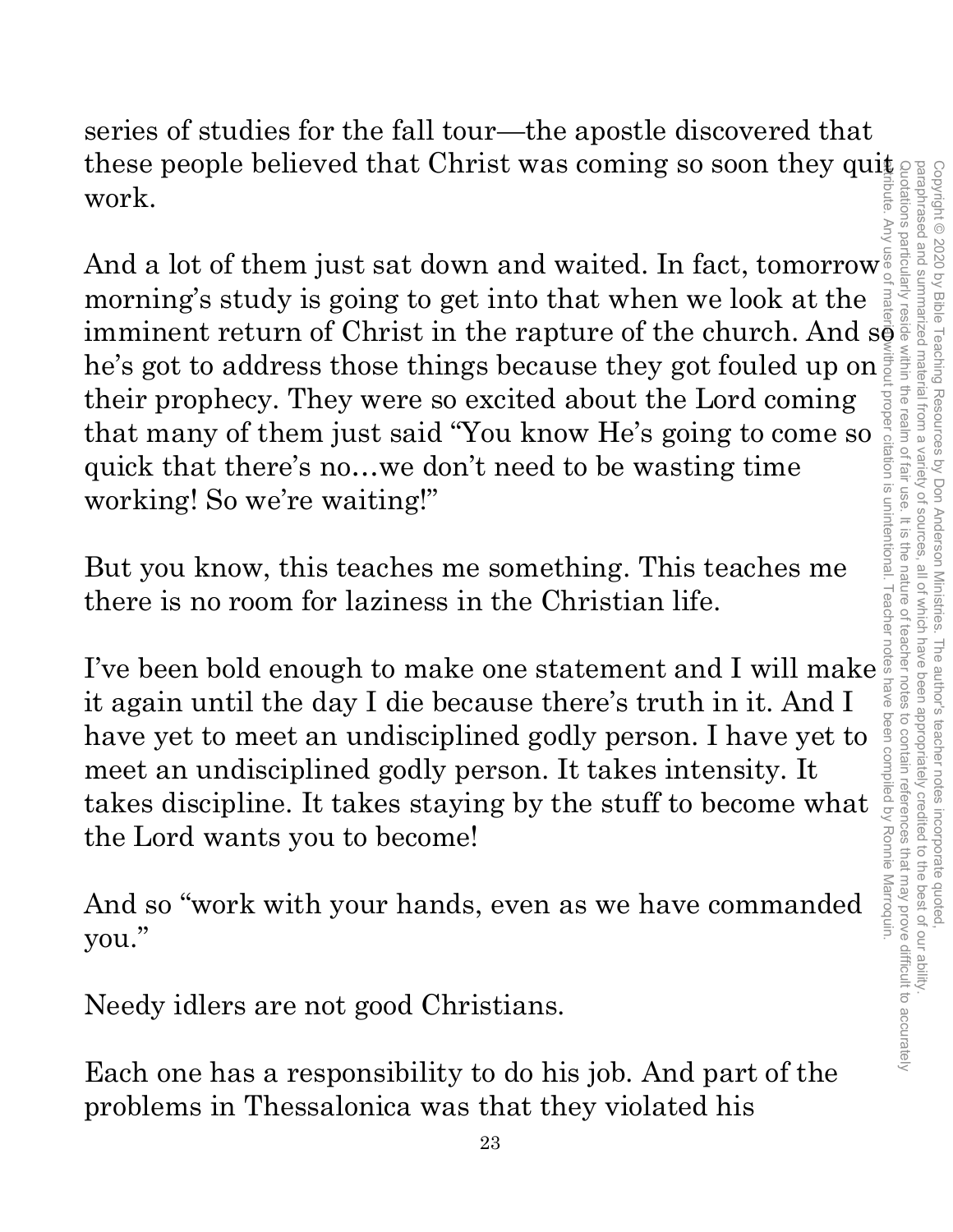principles.

Now what I did here at this point is I decided that I'd stop and<br>
in my life and I wanted to be sure they were there. But then, then<br>
they're there, how can you tell? How can you tell and<br>
pulse? How, can you tell an pers meditate for a while because I wanted these three ingredients. in my life and I wanted to be sure they were there. But then,  $\mathbb{F}$ they're there, how can you tell? How can you feel somebody's pulse? How can you tell a person, when you're around them very long, whether or not they're really walking in intimate fellowship with the Lord? What do you use as your signals? The value of Him who sent Me, as long as<br>
is a metally working work the must work the Lord? What do you use as your signals?<br>
is a minimate whip with the Lord? What do you use as your signals?<br>
is an I give you my three?<br> attribute. Any use of material without proper citation is unintentional. Teacher notes have been compiled by Ronnie Marroquin.

Well can I give you my three?

1. URGENCY

### John 9:4

it is day; the night is coming, when no man can work.

### John 4:35, 36

Do you not say, "There are yet four months, and then comes the harvest"? Behold, I say unto you, lift up your eyes, and look on the fields, they are white for harvest. Already he who reaps is receiving wages, and is gathering fruit for life eternal; that he who sows and he who reaps may rejoice together.

There is a sense of URGENCY in a person who is walking worthy before the Lord.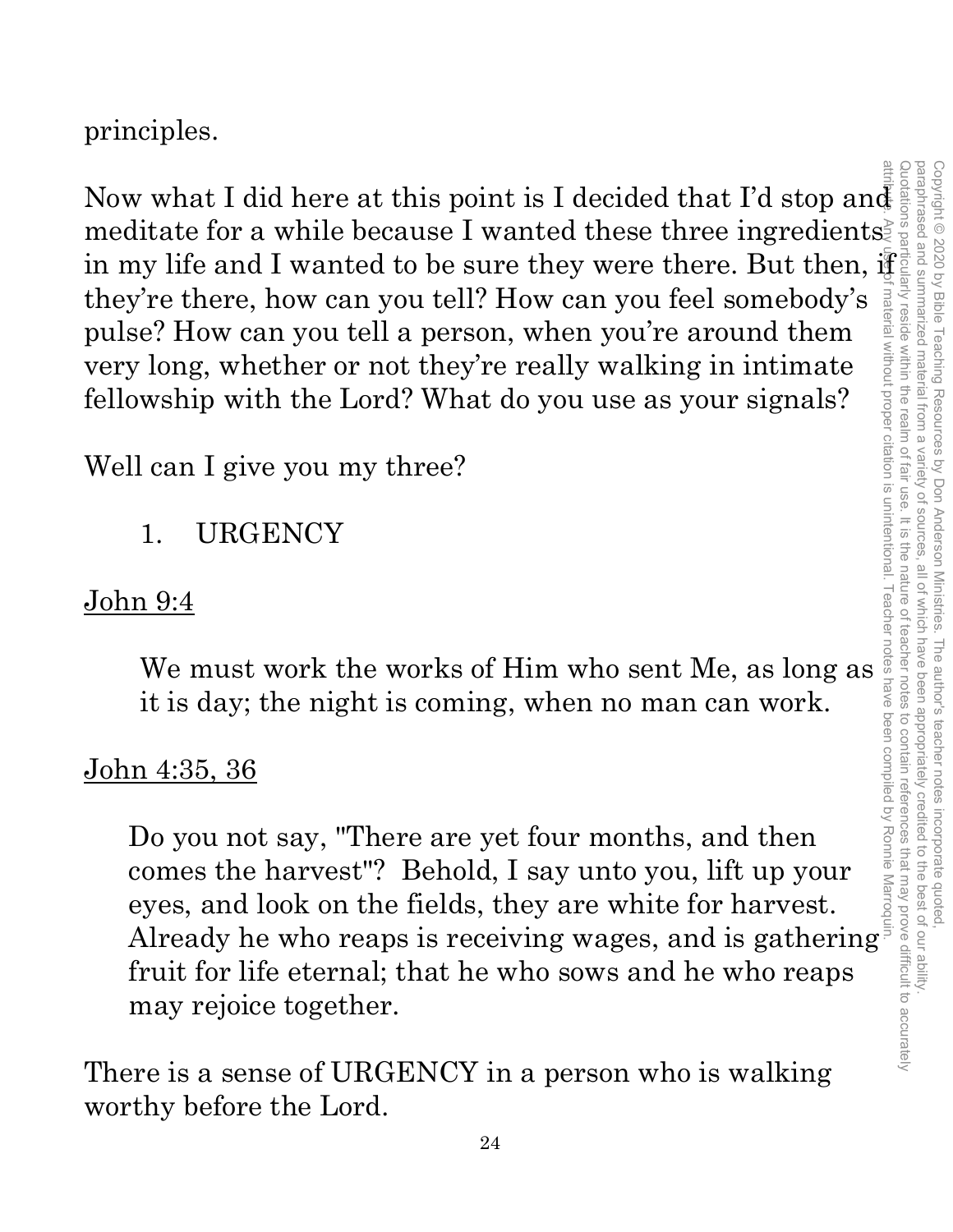Have you been around people like that? Who just light your fire? And just turn you on?

You know there is that sense of urgency there. And if you've gone cold and dead in the water, then get your act together man! You're part of the lukewarm Laodicean church and you don't want to be in that mess. We you been around people like that? Who just light your<br>  $\frac{1}{2}$ ? And just turn you on?<br>
a know there is that sense of urgency there. And if you've<br>
ecold and dead in the water, then get your act together<br>
it want to b

You know there's an urgency! Your life is slipping away and you don't have much time.

There's an urgency there!

Secondly:

2. They want to RUN WELL.

They want to run well. They really want to please the Lord.

And that's:

### 1 Corinthians 9:24

only one receives the prize? Run in such a way that you may win.

There is an intensity to want to finish well and to please their Lord.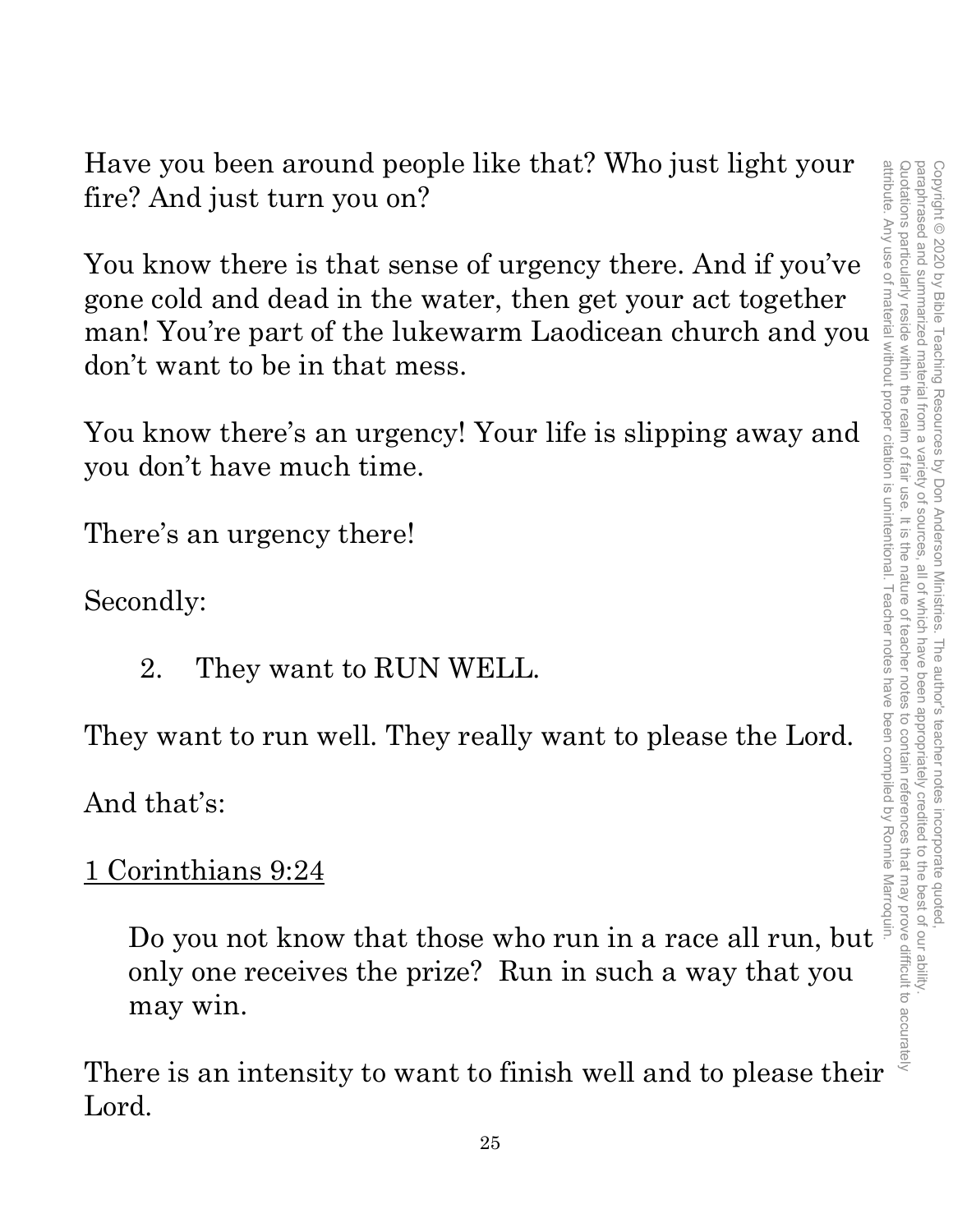### Philippians 3:14

I press on toward the goal for the prize of the upward call of God in Christ Jesus.

And third:

3. There's always a RESTLESS LONGING to do a little bit more.

There's always a restless longing to do a little bit more.

### Philippians 2:17

If my life is poured out as a drink offering upon the sacrifice and service of your faith, I share my joy and rejoice with you all.

There's a longing always to do just a little bit more in our service for the Lord.

Now in essence Paul's saying three things. In a worthy life:

- 1. sit down and shut up,
- 2. mind your own business, and
- 3. do your job.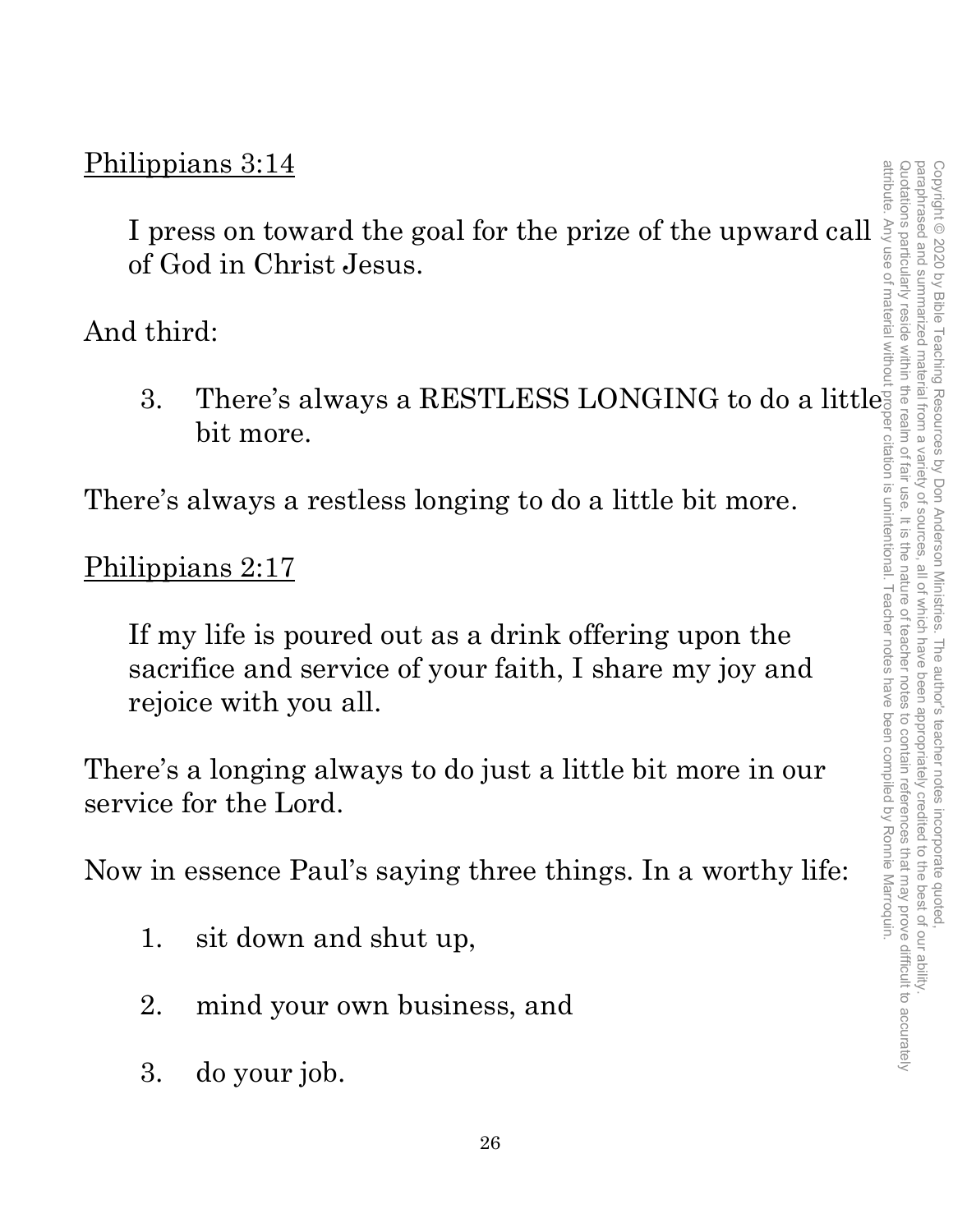Quotations particularly reside within the realm of fair use. It is the nature of teacher notes to contain references that may prove difficult to accurately paraphrased and summarized material from a variety of sources attribute. Any use of material without proper citation is unintentional. Teacher notes have been compiled by Ronnie Marroquin.Quotations particularly reside within the realm of fair use. It is the nature of teacher notes to contain references that may prove difficult to accurately paraphrased and summarized material from a variety of sources, all of which have been appropriately credited to the best of our ability. Copyright © 2020 by Bible Teaching Resources by Don Anderson Ministries. The author's teacher notes incorporate quoted Copyright © 2020 by Bible Teaching Resources by Don Anderson Ministries. The author's teacher notes incorporate quoted, all of which have been appropriately credited to the best of our ability

You know, that's basically what he's saying.

"Whatever you do, do it heartily, as for the Lord rather than for men;" (Colossians 3:23).

Ok, you take those three things. Is your life a witness? Are you doing those things? Is there a real witness or are you tentative in these things? And you've kind of lost your fervor and your zeal? And maybe this is an occasion for you to really get excited and move ahead.

Are you a believer?

Now maybe you're not a believer. Maybe you've never come to know Christ and that explains your lack of fervor and excitement. And we've got to go back to question #1: Did you make a right start? Because that's a very real possibility.

I loved what Howie Stevenson, who is Swindoll's music director—he has a sign on his wall that says:

Never try to teach a pig to sing. It wastes your time and it annoys the pig. (p. 67, *Simple Faith* by Charles R. Swindoll)

You know, and if we're not here as those who've been born again by the Spirit, it's only annoying and it only wastes your time.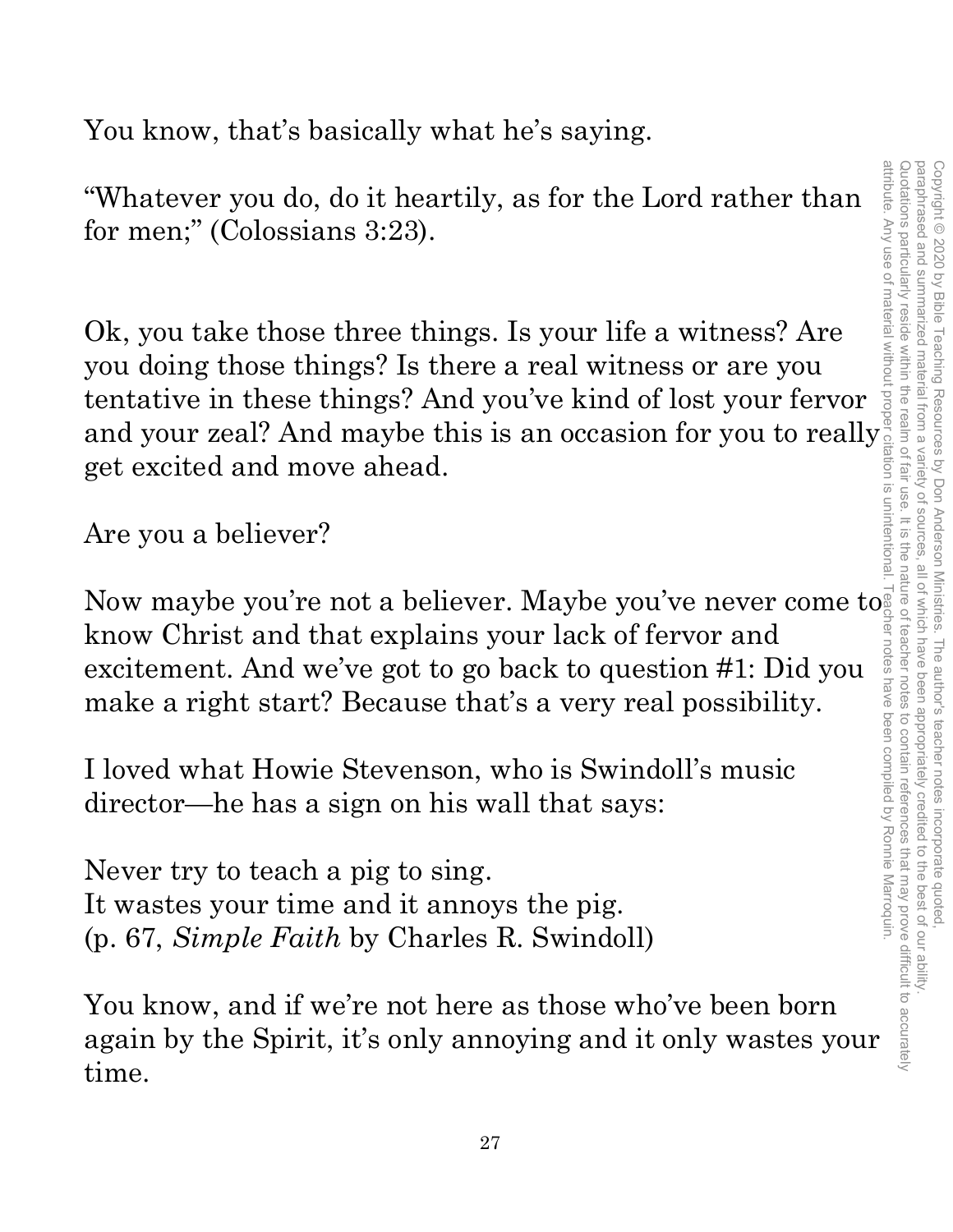John Stott said:

I sometimes think how splendid it would be if non-Christians, curious to discover the secret and source of our light, [and I could say our love and our life] were to come up  $\mathrm{t} \bar{\mathfrak{g}}$ us and enquire:

Twinkle, twinkle, little star, How I wonder what you are! (p. 54, source unknown)

You know, that's demonstrating real genuine Christianity. People wanting to see that light shine.

Matthew 5:16

Let your light so shine before men that they may see your  $\vec{s}$ good works, and glorify your Father which is in heaven.

And want that for themselves.

Verse 12.

### **v. 12 in order that you may behave decently toward those who are outside and you may not be having need of anything.**

Now there's the PURPOSE behind your life being a witness.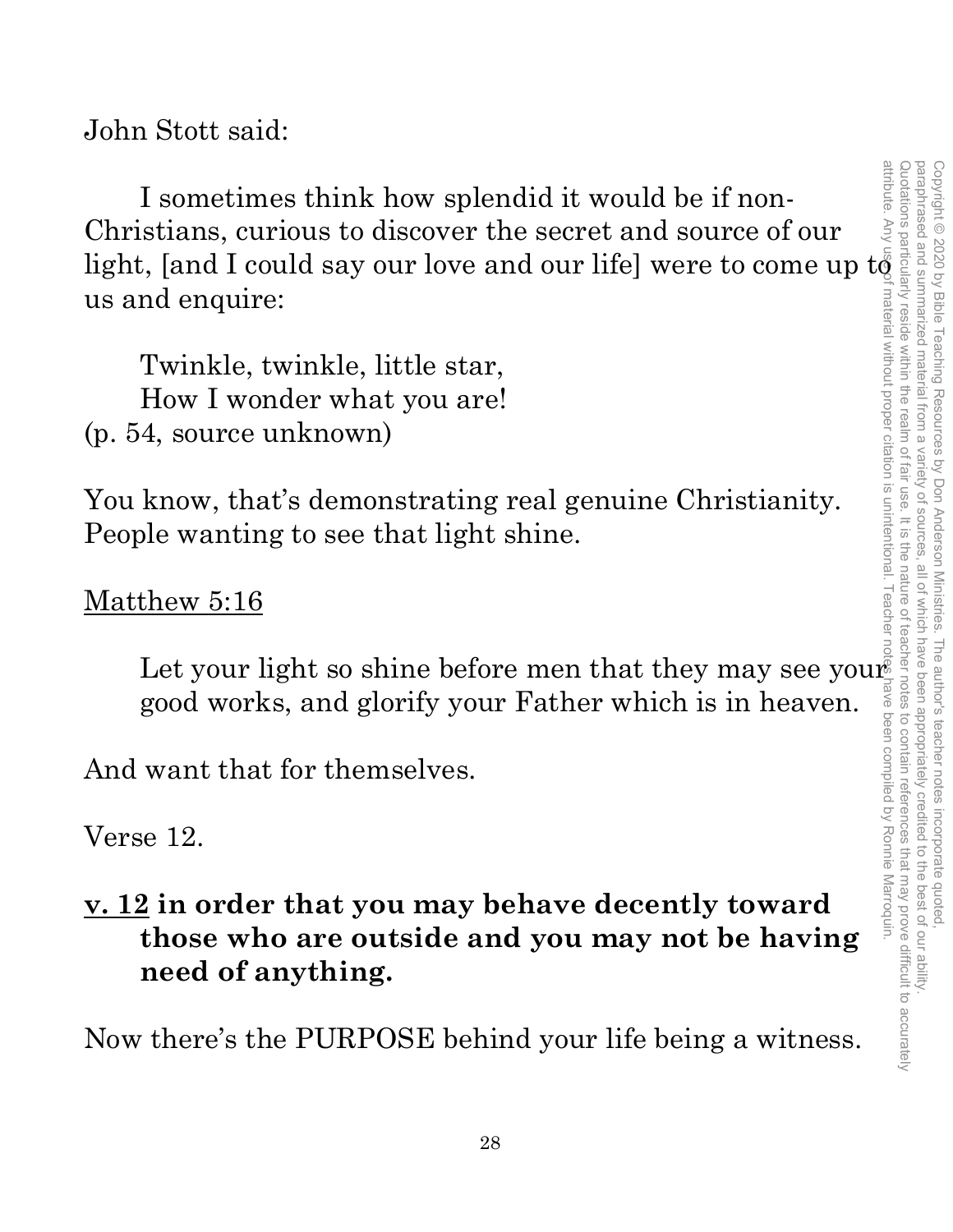Why do you want to live like that, with those ingredients that we looked at before—PURPOSE--so that you can:

"behave decently toward those who are outside."

Do you see the focus on a witness? The focus is on LOVE they've already been "taught of God" to do that. But their LIFE is to be one that bears credibility and you "behave decently toward those who are on the outside."

Now listen, I've been around businessmen and enough corporate studies in my years of teaching that I have heard many, many times from businessmen this statement and it just makes my flesh creep:

"If that guy is a Christian, I don't want to be one."

Now I've got to tell you, I have heard that a lot from men in business ethics and in relationships and they will mention a specific name of someone with whom they have done business or with whom they've been associated, and you'd be surprised $\frac{1}{5}$ the number of times that statement comes out.

Now the word "behave decently" can be translated "according" to good fashion" or "in good form."

You've heard the statement "you're in good form." Well that's what this means. You are behaving in good form "toward those who are outside." And as a result, "you are not having need of anything."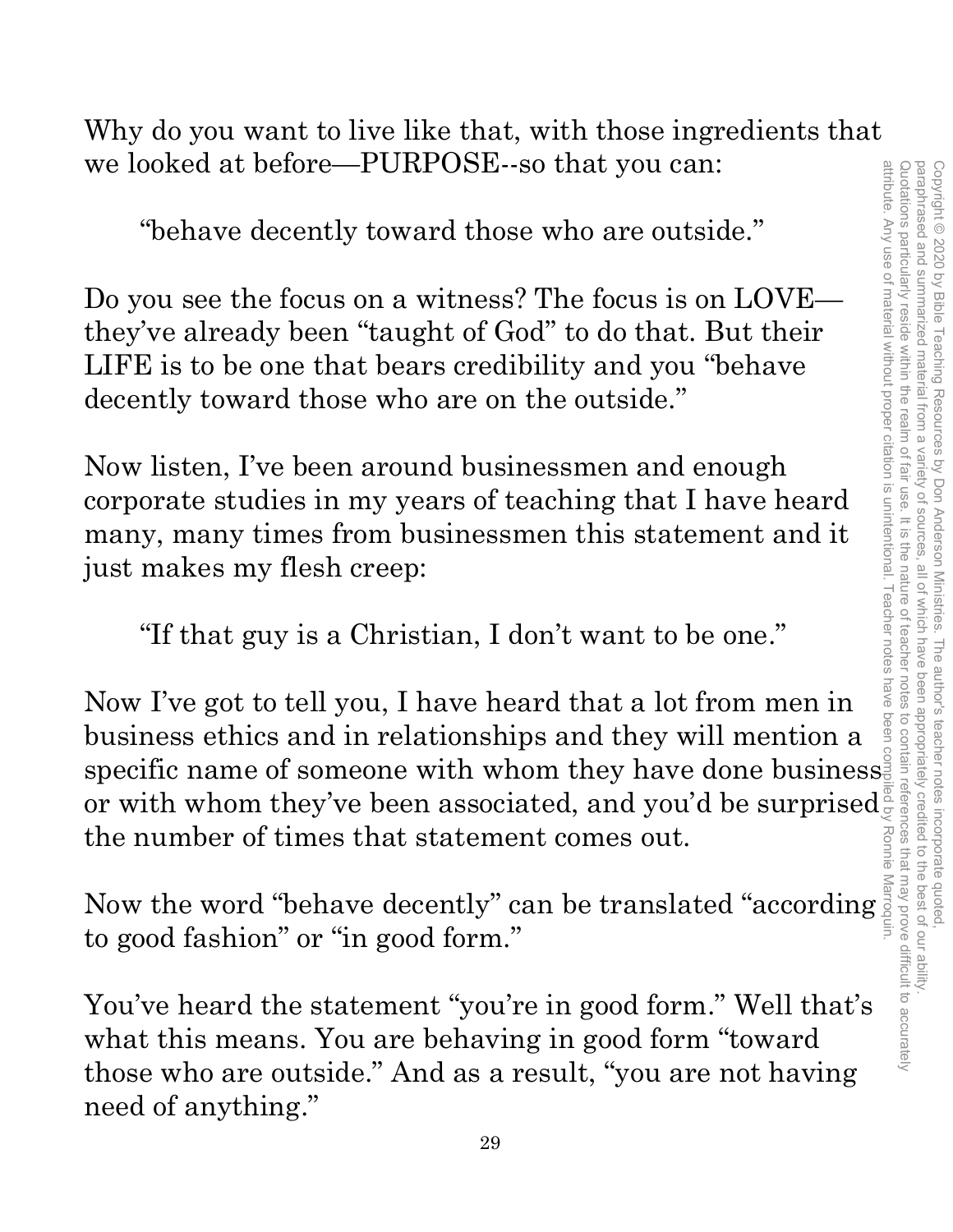Now, let's reflect a minute.

In view of what we've just looked at in these verses:

1. Are you living quietly? or are you stressed out?

Philippians 4:6, 7

Be anxious for nothing, but in everything by prayer and supplication with thanksgiving let your requests be made  $_2^{\circ}$ known to God. …

- 2. Are you busying yourself with your own affairs? or are you splattering a lot of shot around a lot of different directions?
- 3. Are you working with your own hands? Are you staying by the stuff and you're living it one day at a time?

G. Allen Fleece said this very insightful thing:

"We are not in the world bearing witness to Christ. We are in Christ bearing witness to the world."

(From InfoSearch 2.21)

Now get this. Why did Mark Twain die without becoming a Christian. Mark Twain said: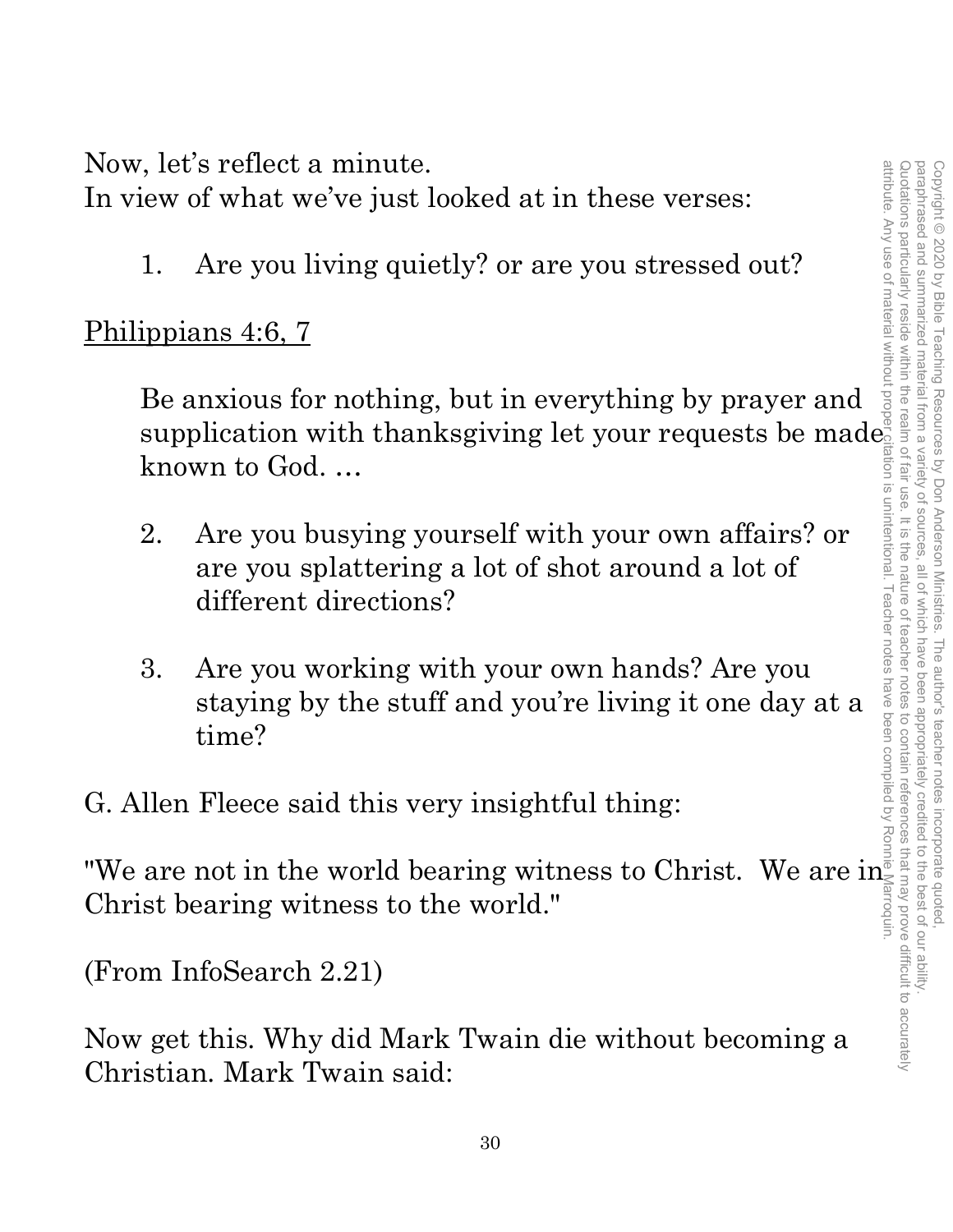(*The Christian Salt & Light Company* by Haddon W. Robinson)

"Having spent considerable time with good people, I can understand why Jesus liked to be with tax collectors and sinners." [Wow] Righteousness sometimes turns us off. p. 59 Xoomson)<br>
"Having spent considerable time with good people, I can<br>
understand why Jesus liked to be with tax collectors and<br>
sinners." [Wow] Righteousness sometimes turns us off.<br>
p. 59<br>
It was C. T. Studd who said it so w

It was C. T. Studd who said it so well:

(*Simple Faith* by Charles R. Swindoll)

Some wish to live within the sound Of church or Chapel bell; I want to run a Rescue Shop Within a yard of hell.

p. 53

I want to be a person who is rescuing those by the quality of my life and demonstrating my love to them that I know Jesus Christ as my Savior.

Are you "behaving decently toward those who are outside"?

And "you may not be having need of anything." God is indeed blessing you.

and a lot of people who would find it easy, would they? To walk in your steps because they see you walking with Jesus. They see you truly as men and women of the Word of God and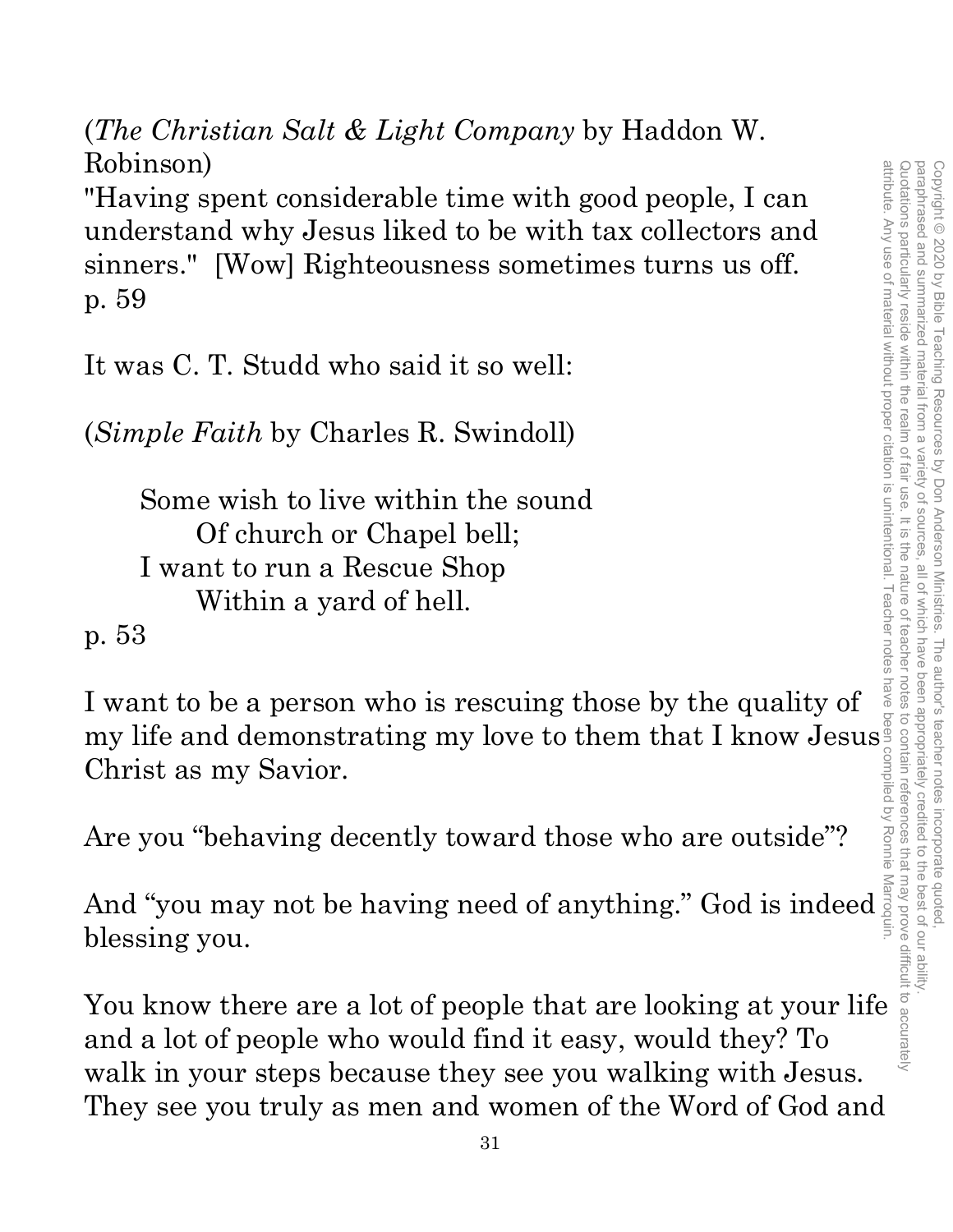Quotations particularly reside within the realm of fair use. It is the nature of teacher notes to contain references that may prove difficult to accurately paraphrased and summarized material from a attribute. Any use of material without proper citation is unintentional. Teacher notes have been compiled by Ronnie Marroquin.Quotations particularly reside within the realm of fair use. It is the nature of teacher notes to contain references that may prove difficult to accurately paraphrased and summarized material from a variety of sources, all of which have been appropriately credited to the best of our ability. Copyright © 2020 by Bible Teaching Resources Copyright © 2020 by Bible Teaching Resources by Don Anderson Ministries. The author's teacher notes incorporate quoted, variety of sources by Don Anderson Ministries. The author's teacher notes incorporate quoted all of Which have beer appropriately credited to the best of our ability

they find great joy and comfort in your friendship and the fact that they indeed are walking in your steps. 1 Peter 3:15

set apart Christ as Lord and be ready always to give an answer to every man that asks you a reason, of the hope that's in you, with meekness and in fear.

So that you may not be having need of everything, of anything, He will meet your needs.

Now I got 12 lessons tonight, just out of these three verses, so meditate on them. They're here on the sheets for you.

Lesson #1: If the Lord were to examine your level of love, what kind of rating would you get?

If the Lord were to examine your level of love tonight, what kind of rating would you get? Are you happy that you've been taught of God and you are a lover.

Lesson #2: What are some of the areas in your life where you are presently being "taught by God"?

The Holy Spirit is guiding you into truth.

Lesson #3: An effective witness focuses on our love, our life, and lastly, our lip.

Lesson #4: As we live with Christ, our love grows more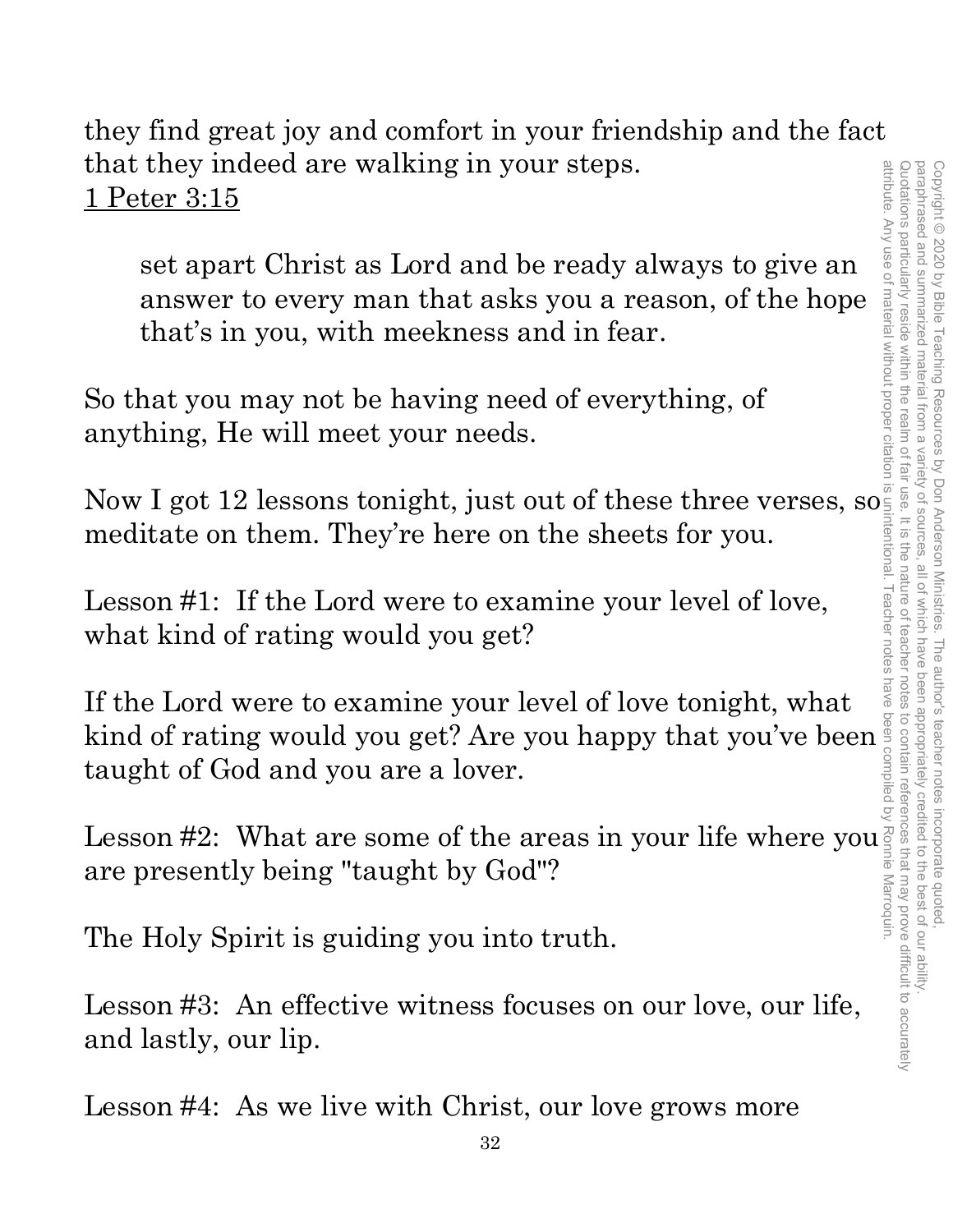perfect and complete.

Lesson #5: Are you growing in your capacity for love by your intimacy with Jesus Christ?

Do you get that? Are you growing in your capacity by your increasing intimacy with Jesus Christ?

Lesson #6: Have you entered into His rest and are you living quietly?

If not, why not? And is it worth it?

Lesson #7: Will you forsake the stuff that is stressing and worrying you at this time?

Why don't you just dump it off the rail here tonight? You know, and just go to bed at peace knowing that God is indeed at work and He's sovereignly leading you in your life.

Lesson #8: Do with all your might what your hand finds to  $\text{d}\sigma$ 

Lesson #9: Stay by the stuff and live life one day at a time.

Lesson #10: There is no room for laziness in the Christian life.

Lesson #11: Needy idlers are not good Christians.

Lesson #12: Are you behaving decently toward those who are not Christians?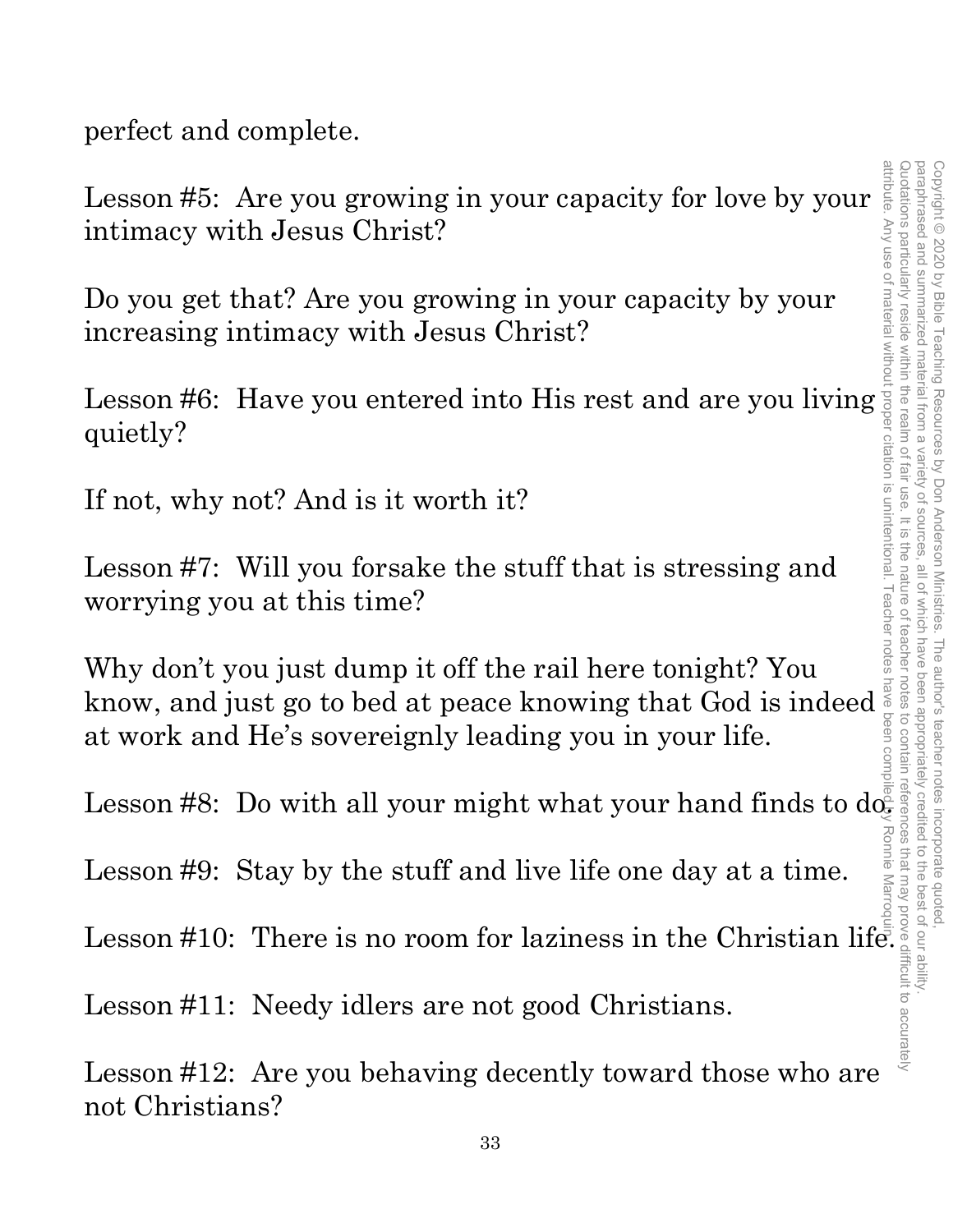## **A Practical Study of 1 THESSALONIANS: Your Spiritual Checkup**

**"Victory in Areas of Vulnerability"**

Key verse 3:10 — *"night and day praying as earnestly as possible that we might see your face and complete what is lacking in your faith"*

### **QUESTION NUMBER EIGHT – IS YOUR LIFE A WITNESS? – 1 THESSALONIANS 4:9-12**

### **KEY VERSE 4:11** NOTES

v. 9 Now concerning brotherly love, you are not having need that I should be writing to you, for you yourselves are taught by God to love one another;

v. 10 for indeed, you are doing the same for all the brethren in the whole of Macedonia. But we are exhorting you, brethren, to excel more and more [in this love],

v. 11 and to make it your ambition to live quietly and to busy yourselves with your own affairs and to work with your hands, even as we commanded you;

v. 12 in order that you may behave decently toward those who are outside and you may not be having need of anything.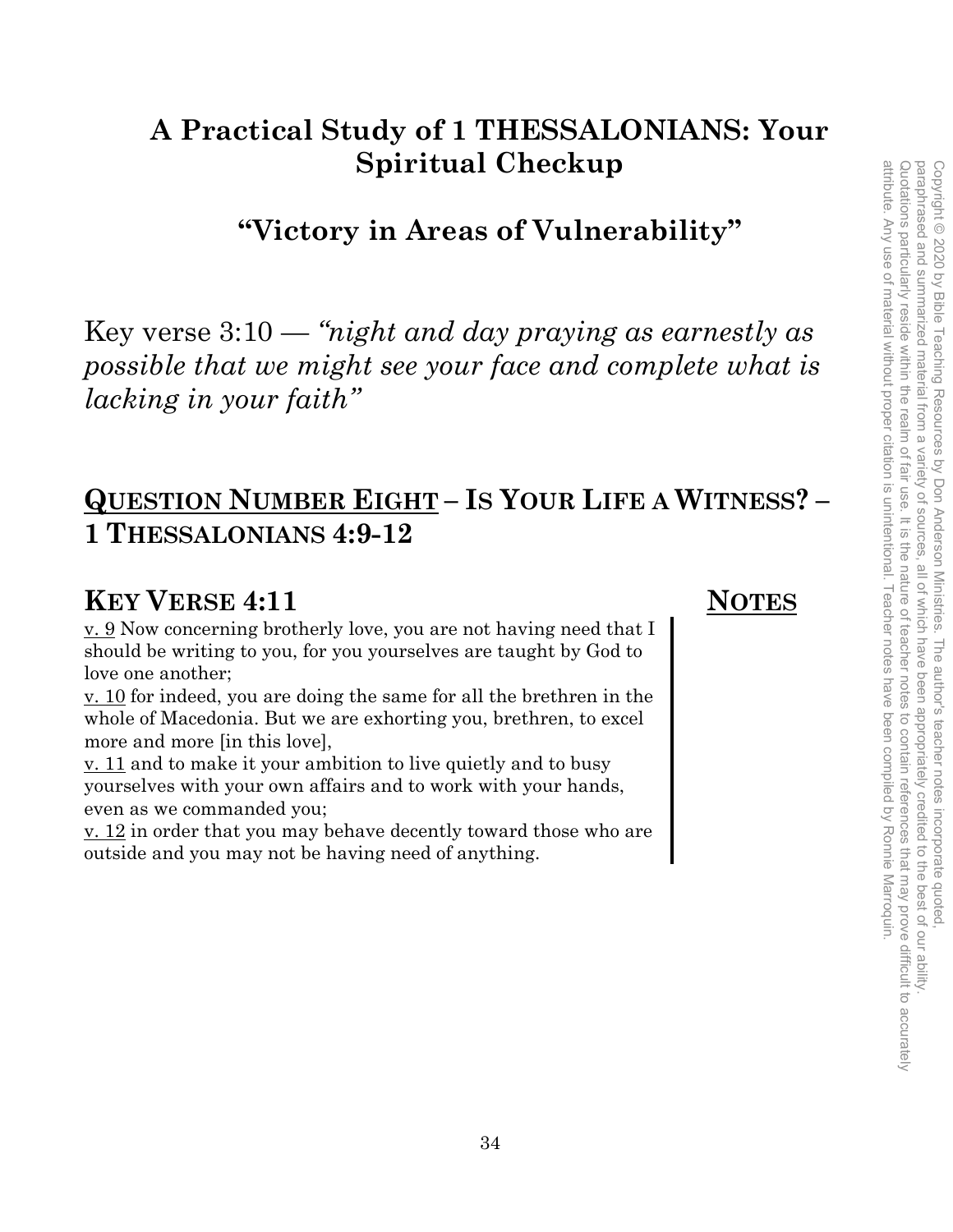### **QUESTIONS:**

1. Read 1 Thessalonians 4:9-12 and in your own words pull out the main thought of this passage.

2. According to <u>verse 9</u>, who has taught them to love one another?

3. What is Paul telling them to do in <u>verse 10</u>?

4. What should be their "ambition," according to <u>verse 11</u>?

5. Why is Paul asking them to conduct themselves in this way, according to <u>verse 12</u>?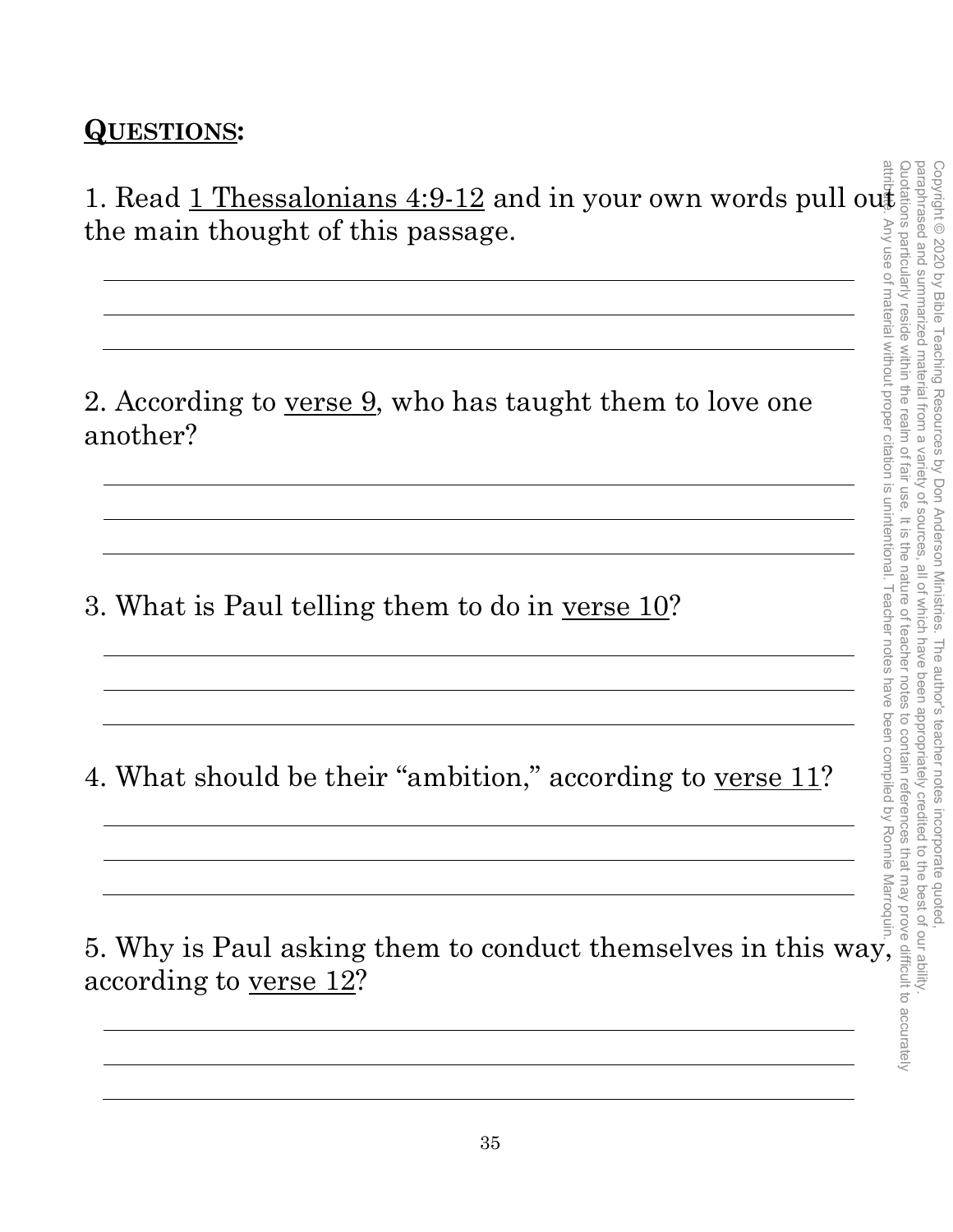### 6. Do you feel that as a Christian we have the responsibility to be a witness by our life? If so, how can we do this? See also  $\underline{1}$ Peter 3:15.

7. What is the content of a good witness, according to  $1/2$ Corinthians 15:3, 4?

8. What is the promise in <u>Psalm 126:5, 6</u> and <u>Galatians 6:9</u> to those who are faithful in witnessing?

9. What verse in the study has meant the most to you?

10. What lesson have you learned from this study?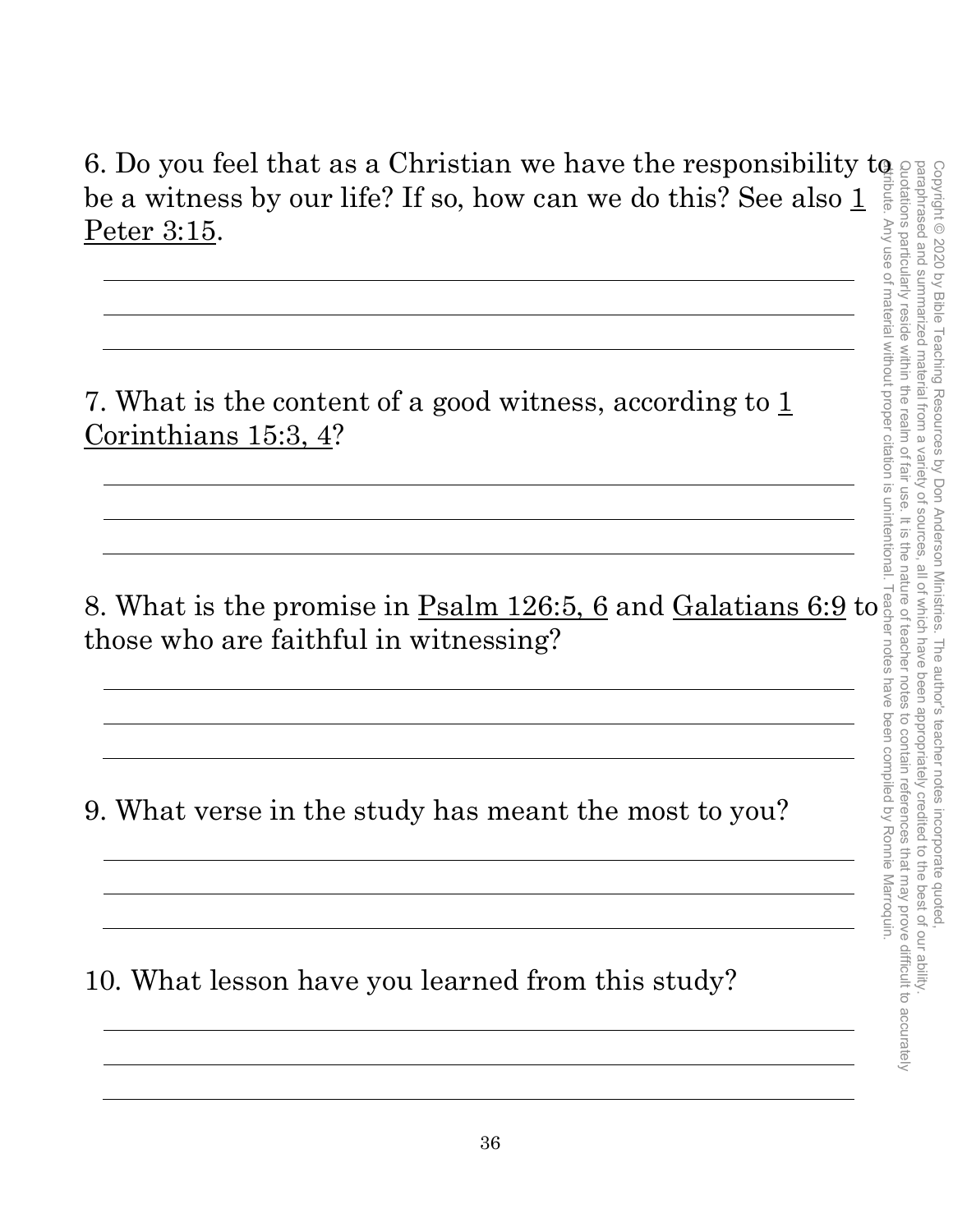### **LESSONS FROM THE PASSAGE:**

study?

- LESSON #1: If the Lord were to examine your level of love, what kind of rating would you get?
- LESSON #2: What are some of the areas in your life where you are presently being "taught by God"?
- **LESSONS FROM THE PASSAGE:**<br>
What are some of the lessons we can learn from this particular<br>
study?<br>
LESSON #1: If the Lord were to examine your level of love,<br>
what kind of rating would you get?<br>
LESSON #2: What are some LESSON #3: An effective witness focuses on our love, our life, and lastly, our lip.
- LESSON #4: As we live with Christ, our love grows more perfect and complete.
- LESSON #5: Are you growing in your capacity for love by your intimacy with Jesus Christ?
- LESSON #6: Have you entered into His rest and are you living quietly?
- LESSON #7: Will you forsake the stuff that is stressing and worrying you at this time?
- LESSON #8: Do with all your might what your hand finds to do.